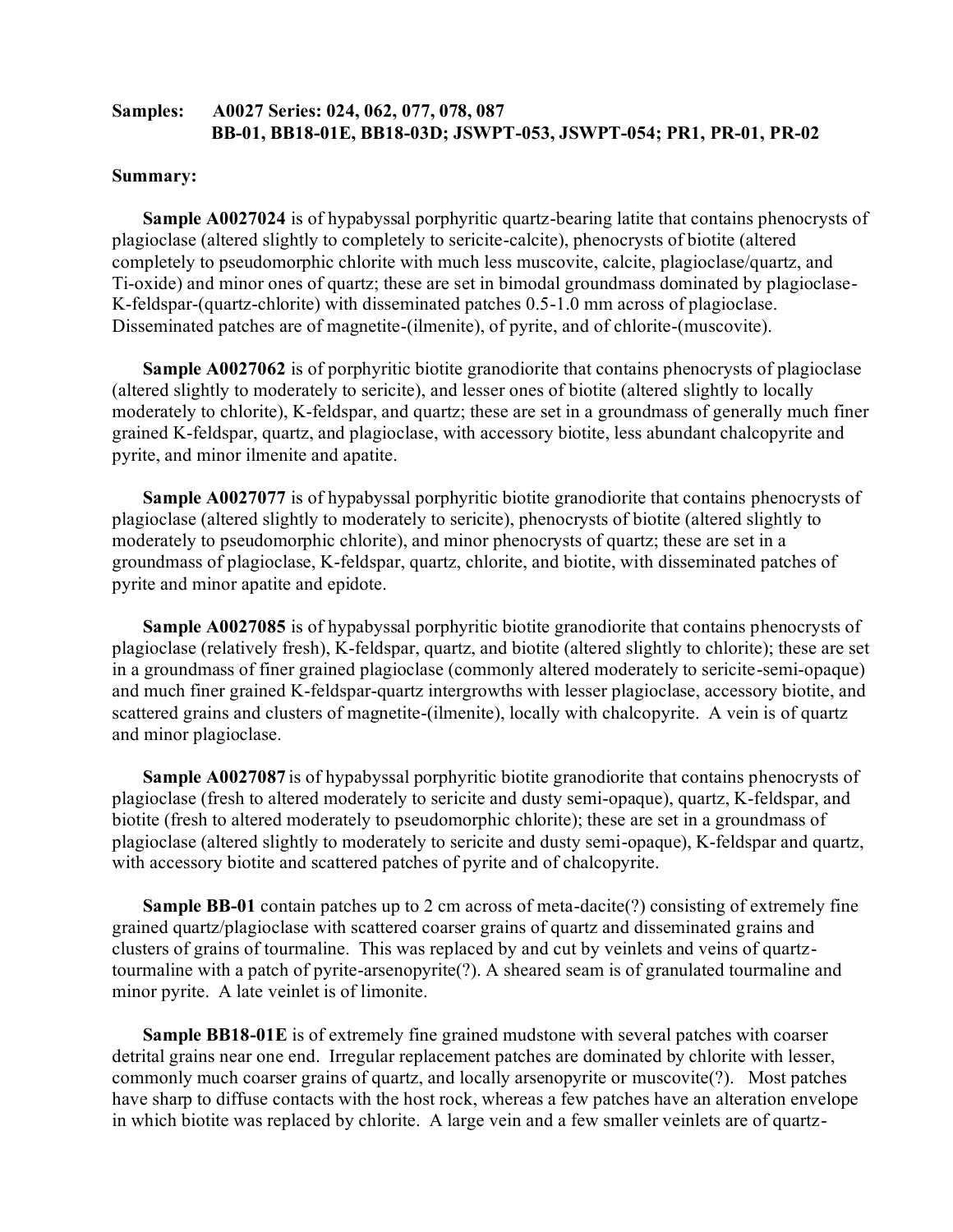dolomite. Several veinlets are of dolomite. A few veinlets are of tourmaline. A few discontinuous veinlets are of biotite/muscovite.

**Sample BB18-03D** is dominated by tourmaline with scattered patches of quartz, the margins of some of which are loci for precipitation of chalcopyrite. The rock was brecciated, with the matrix being mainly granulated tourmaline with scattered patches of sulphides and of quartz. Numerous veinlets are of one or more of pyrite, chalcopyrite, arsenopyrite, and limonite(?). Age relations among veinlets are ambiguous. A late breccia zone has a matrix of granulated tourmaline and abundant pyrite with accessory chalcopyrite and arsenopyrite.

**Sample JSWPT-053** is mainly of cherty quartz/plagioclase with slightly coarser grained patches dominated by quartz, and moderately coarser grained patches and veinlets of quartz and of plagioclase. Three large zoned veins are of two types of tremolite/actinolite with lesser tourmaline and quartz. A lens is of tremolite/actinolite at one end and plagioclase-biotite/chlorite at the other.

**Sample JSWPT-054** contains five main zones. Zone A is of banded quartz-tourmaline with lenses and seams with abundant chlorite. Zone B is dominated by quartz-plagioclase with much less abundant tourmaline and with patches of pyrite-biotite. Zone C is a replacement(?) patch of tremolite/ actinolite with lesser biotite and minor tourmaline, chlorite, and quartz. Zone D is of patchy quartz-plagioclase with minor tourmaline. Zone E is of finely banded quartz-plagioclasetourmaline that was cut obliquely by a few bands of tourmaline-chlorite-(quartz).

**Sample PRI** is of hypabyssal porphyritic hornblende-biotite granodiorite that contains phenocrysts of plagioclase (fresh to altered slightly to sericite), of K-feldspar, of quartz, of hornblende (locally altered to patches of biotite or of calcite), and of biotite (locally altered slightly to chlorite); these are set in a groundmass of finer grained plagioclase (altered slightly to moderately to sericite) and much finer grained quartz and K-feldspar, with scattered grains of biotite, hornblende, and magnetite, and minor sphene.

**Sample PR-01** is of hypabyssal porphyritic biotite-hornblende granodiorite that contains abundant phenocrysts of plagioclase (fresh to altered moderately to sericite) and accessory phenocrysts of K-feldspar, quartz, biotite (fresh to locally altered slightly to chlorite), and hornblende (fresh to altered completely to chlorite-biotite-[epidote]); these are set in a very fine grained groundmass of plagioclase, quartz, and K-feldspar, with minor to accessory biotite, hornblende, magnetite, and ilmenite, and trace chalcopyrite and pyrite. A discontinuous veinlet is of massive chalcopyrite.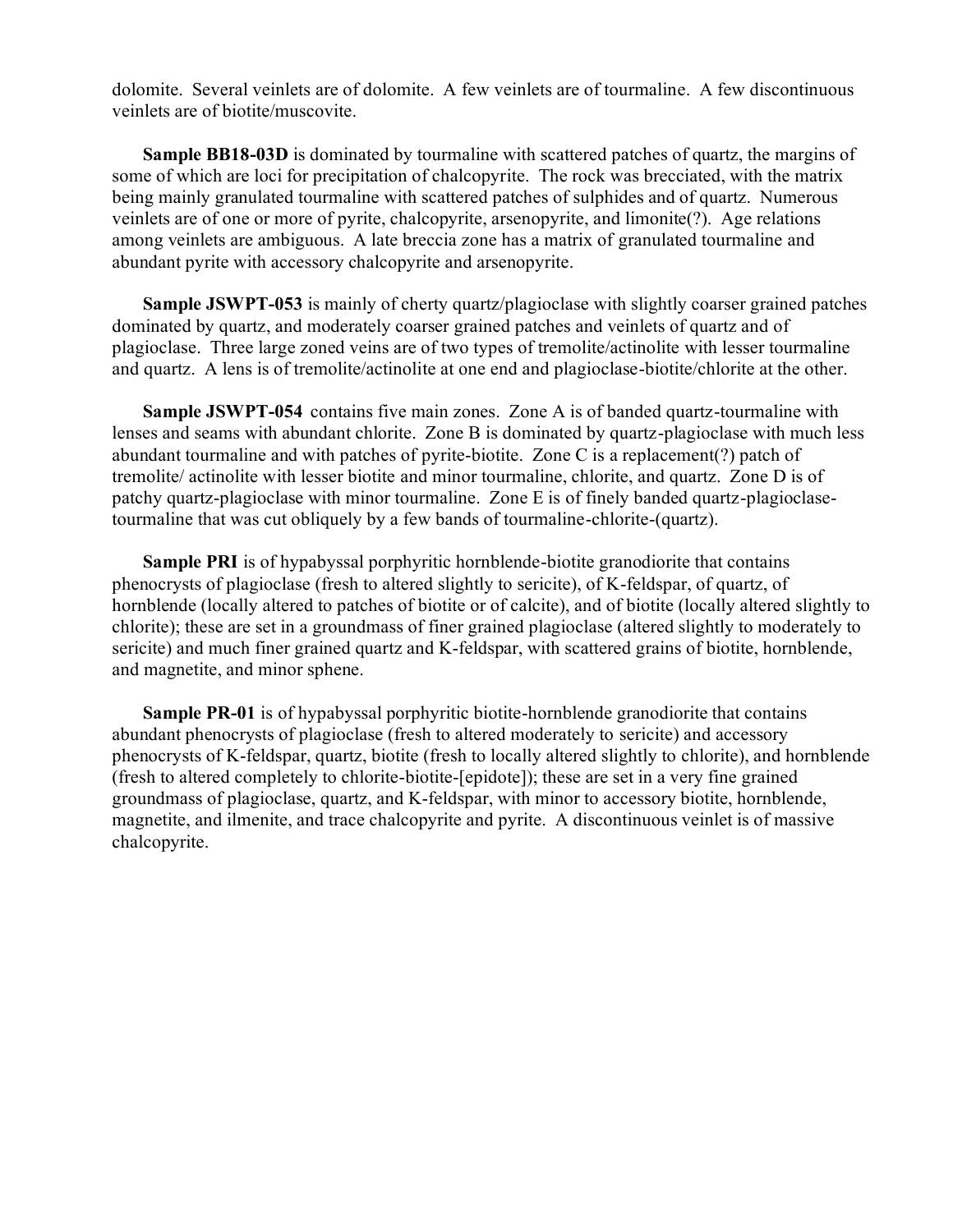**Sample PR-02** is of slightly porphyritic potassic quartz diorite. It is dominated by medium grained plagioclase (fresh to altered moderately to sericite) with interstitial patches of chlorite and of quartz and K-feldspar, mainly in intimate intergrowths. Chalcopyrite forms numerous irregular patches intergrown finely with silicates. Pyrite with trace inclusions of chalcopyrite forms one large patch intergrown intimately with plagioclase and lesser biotite/chlorite.

#### **Photographic Notes:**

The scanned section shows the gross textural features of the sections; these features are seen much better on the digital image than on the printed image. For the photographs, sample numbers are shown in the upper left corner, photo numbers are shown in the lower left corner, and the letter in the lower right corner indicates the lighting conditions: plane polarized incident light  $(= P)$ ; incident light in crossed nicols  $(= X)$ ; reflected light  $(= R)$ ; reflected light in nearly crossed nicols and incident light in crossed nicols  $(=\neg RX)$ . Locations of photographs are shown on the scanned section. Descriptions of the photographs are at the end of the report.

> **John G. Payne, Ph.D., P.Geol. Tel: (604)-597-1080 email: jppayne@telus.net**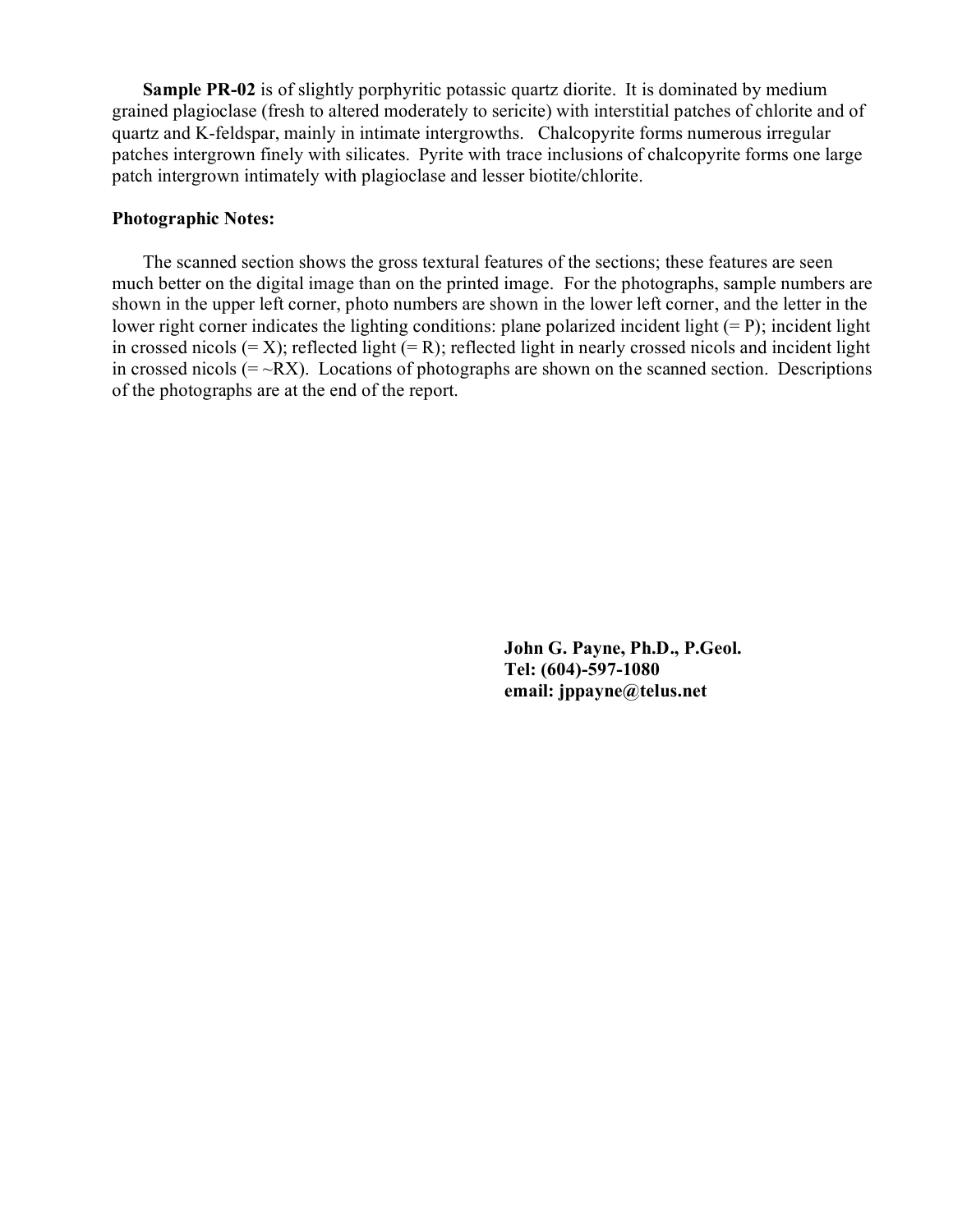## **Sample A0027024 Hypabyssal Porphyritic Quartz-bearing Latite**

Phenocrysts of plagioclase (altered slightly to completely to sericite-calcite), phenocrysts of biotite (altered completely to pseudomorphic chlorite with much less muscovite, calcite, plagioclase/quartz, and Ti-oxide) and minor ones of quartz are set in bimodal groundmass dominated by plagioclase-K-feldspar-(quartz-chlorite) with disseminated patches 0.5-1.0 mm across of plagioclase. Disseminated patches are of magnetite-(ilmenite), of pyrite, and of chlorite-(muscovite).

| mineral      | percentage | main grain size range (mm)                       |
|--------------|------------|--------------------------------------------------|
| phenocrysts  |            |                                                  |
| plagioclase  | $17 - 20%$ | $0.5 - 2$                                        |
| biotite      | $3 - 4$    | $0.5 - 1$<br>(a few up to $1.5 \text{ mm}$ long) |
| quartz       | 0.3        | $0.2 - 0.4$                                      |
| groundmass   |            |                                                  |
| plagioclase  | $45 - 50$  | $0.02 - 0.05$                                    |
| K-feldspar   | $15 - 17$  | $0.02 - 0.03$                                    |
| quartz       | $3 - 4$    | $0.05 - 0.2$                                     |
| chlorite     | $2 - 3$    | $0.02 - 0.03$                                    |
| magnetite    | $1 - 2$    | $0.1 - 0.5$                                      |
| pyrite       | $1 - 2$    | $0.3 - 0.7$                                      |
| ilmenite     | 0.3        | $0.05 - 0.08$<br>(one patch 1.2 mm long)         |
| apatite      | 0.1        | $0.1 - 0.25$                                     |
| calcite      | 0.1        | $0.02 - 0.03$                                    |
| chalcopyrite | trace      | $0.01 - 0.025$ ; one grain 0.1 mm long           |
| zircon       | trace      | $0.05 - 0.1$                                     |

Plagioclase forms subhedral prismatic phenocrysts that were altered moderately to strongly to sericite and generally lesser calcite, with scattered patches up to 0.2 mm across of muscovite.

Hornblende forms subhedral to euhedral prismatic phenocrysts that were altered completely to calcite and lesser chlorite.

Biotite forms equant to slender subhedral phenocrysts that were altered completely to pseudomorphic, light green chlorite (with an anomalous bright blue interference colour), with patches of plagioclase/quartz, of calcite, and minor lenses of muscovite-Ti-oxide. A few contain abundant inclusions of magnetite.

Quartz forms anhedral phenocrysts and a few clusters of grains that grade texturally into groundmass quartz.

The groundmass (gm1) is mainly an intergrowth of extremely fine grained plagioclase and lesser K-feldspar, with minor patches of quartz and disseminated patches of calcite.

Numerous leucocratic patches (gm2), mainly from 0.5-1 mm in size have a different texture than the main groundmass; these are dominated by extremely fine grained plagioclase with scattered slightly coarse subhedral equant grains (altered slightly to sericite).

Quartz forms anhedral grains, commonly interstitial to feldspars.

Magnetite and much less abundant ilmenite occur together in a few patches up to 2 mm across; boundaries between the two minerals commonly are along cleavage/crystallographic planes. Much more commonly, the minerals occur in anhedral patches from 0.03-0.1 mm in size. Ilmenite(?) forms a "subhedral" patch up to 1.2 mm in size that was altered completely, in part to leucoxene and in part to rutile intergrown with sericite and lesser quartz/plagioclase.

(continued on page 2)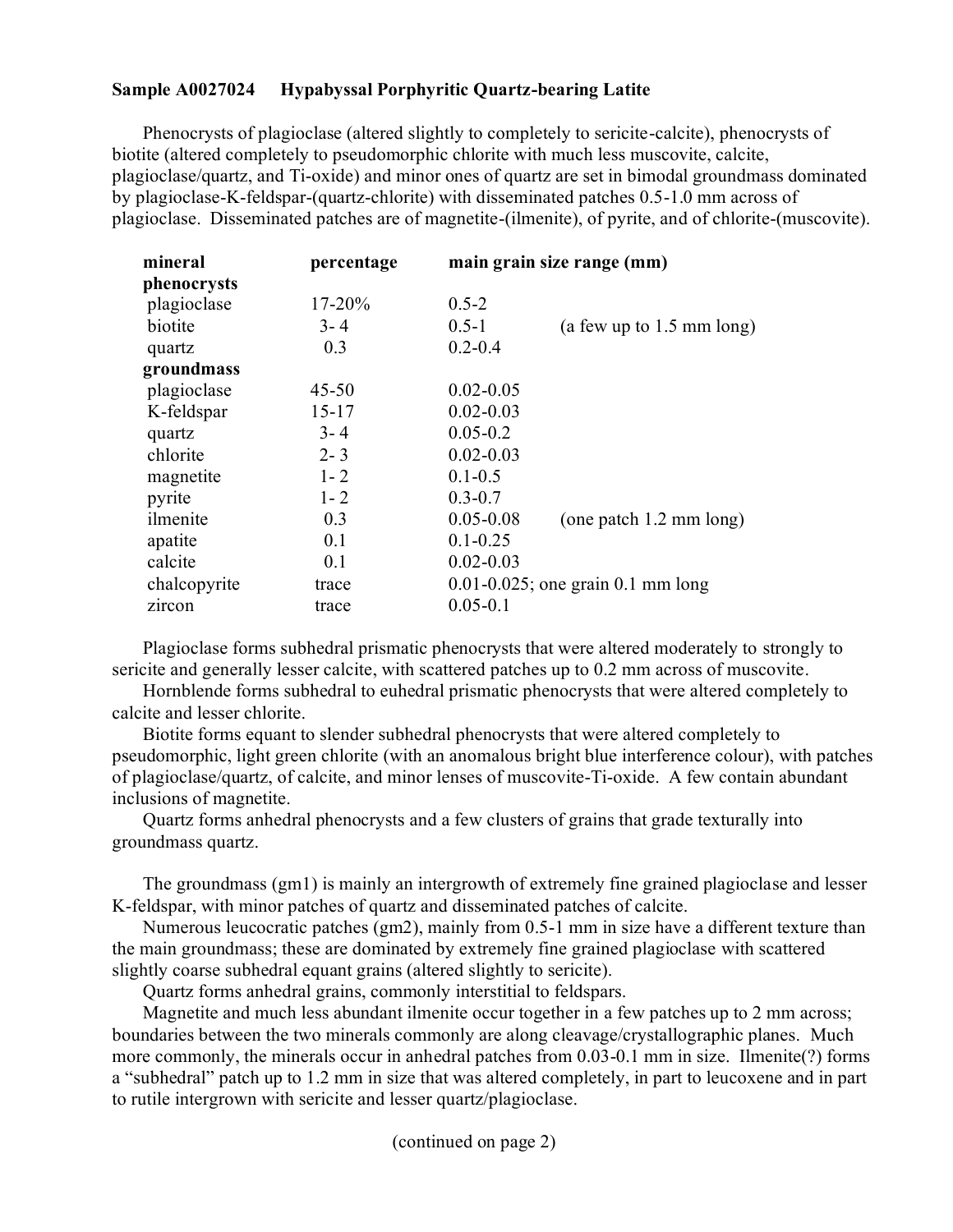Pyrite forms clusters of several anhedral grains, many of which contain accessory inclusions of silicates and of magnetite (0.01-0.05 mm) and a few of which contain minor inclusions of chalcopyrite (0.01-0.025 mm). Pyrite is concentrated moderately in a lens  $\sim$ 1 cm long near one end of the section. A few pyrite grains were altered slightly inwards from grain borders to hematite.

Chalcopyrite also forms one slightly elongate grain that was altered slightly to hematite in a thin rim along its margin.

Apatite forms subhedral to euhedral prismatic grains.

Zircon forms euhedral stubby prismatic grains.

A few patches up to 0.3 mm across are of hydrothermal chlorite and minor muscovite. Some of these patches are adjacent to patches of magnetite-(ilmenite).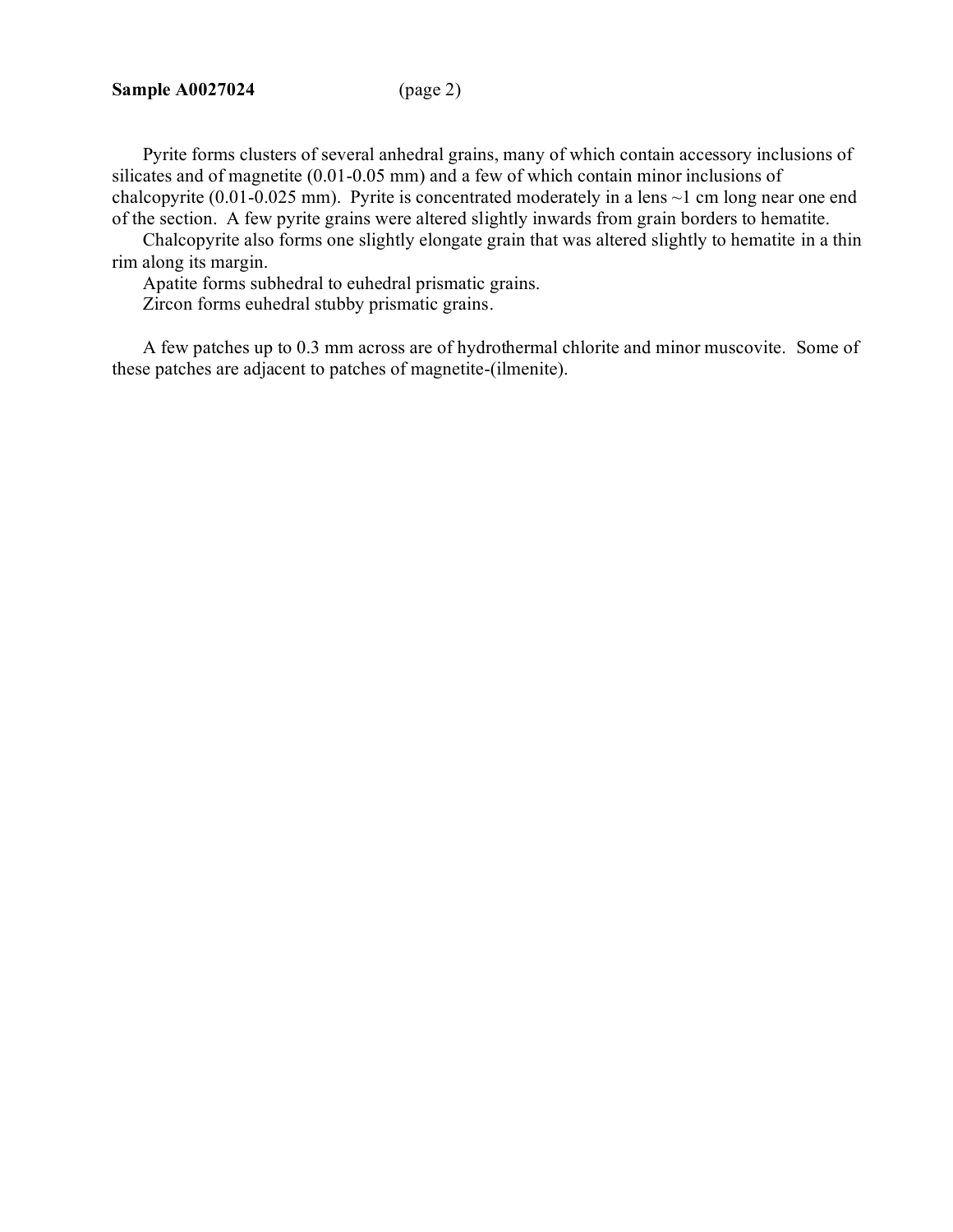# **Sample A0027062 Porphyritic Biotite Granodiorite Alteration: Sericite-Chlorite Replacement: Chalcopyrite, Pyrite**

Phenocrysts of plagioclase (altered slightly to moderately to sericite), and lesser ones of biotite (altered slightly to locally moderately to chlorite), K-feldspar, and quartz are set in a groundmass of generally much finer grained K-feldspar, quartz, and plagioclase, with accessory biotite, less abundant chalcopyrite and pyrite, and minor ilmenite and apatite.

| mineral            | percentage |               | main grain size range (mm) |
|--------------------|------------|---------------|----------------------------|
| phenocrysts        |            |               |                            |
| plagioclase        | $17 - 20%$ | $0.7 - 1.5$   | (a few up to 3 mm long)    |
| biotite            | $4 - 5$    | $0.7 - 1.5$   |                            |
| K-feldspar         | $3 - 4$    | $0.7 - 1$     | (a few from $2-4$ mm long) |
| quartz             | $1 - 2$    | $0.5 - 1$     | $(a few 1-1.3 mm)$         |
| groundmass         |            |               |                            |
| K-feldspar         | $20 - 25$  | $0.07 - 0.4$  |                            |
| quartz             | $12 - 15$  | $0.05 - 0.15$ | $(a few from 0.5-1 mm)$    |
| plagioclase        | $17 - 20$  | $0.07 - 0.3$  |                            |
| biotite            | $2 - 3$    | $0.1 - 0.7$   |                            |
| chalcopyrite       | $1 - 2$    | $0.15 - 0.5$  | (a few up to $0.7$ mm)     |
| pyrite             |            | $0.3 - 1$     |                            |
| ilmenite/leucoxene | 0.3        | $0.2 - 0.7$   |                            |
| apatite            | 0.1        | $0.1 - 0.4$   |                            |
|                    |            |               |                            |

Plagioclase forms subhedral to euhedral prismatic phenocrysts, some of which show weak to moderate concentric growth zoning near their margins from more-calcic towards the core to moresodic towards the rim, with some oscillatory zoning. Grains were altered slightly to locally moderately to sericite; in some grains, alteration is most intense in a thin zone (0.05 mm) near the rim; this may have been a more-calcic growth zone that was more susceptible to sericite alteration than the remainder of the crystals.

Biotite forms anhedral to subhedral phenocrysts with pleochroism from light to medium brown. Most were altered slightly to strongly to pseudomorphic pale to light green chlorite with locally accessory lenses from 0.1-0.3 mm long of sphene or of epidote along a cleavage plane.

K-feldspar forms anhedral, equant, fresh phenocrysts.

Quartz forms anhedral to locally subhedral phenocrysts, many of which have overgrowths of groundmass quartz in optical continuity with the core.

The groundmass is dominated by an intergrowth of K-feldspar and quartz, with lesser plagioclase (altered slightly to sericite) and biotite (altered slightly to moderately to pseudomorphic chlorite).

Pyrite forms anhedral interstitial grains and clusters up to 0.7 mm across of similar grains. Near one side of the section, pyrite was weathered moderately to strongly to hematite.

Chalcopyrite forms disseminated anhedral patches, mainly away from pyrite grains. Near the weathered surface, some chalcopyrite grains were altered slightly to moderately inwards from their margins to hematite.

Ilmenite (altered strongly to leucoxene) forms anhedral patches.

Apatite forms anhedral equant and subhedral prismatic grains.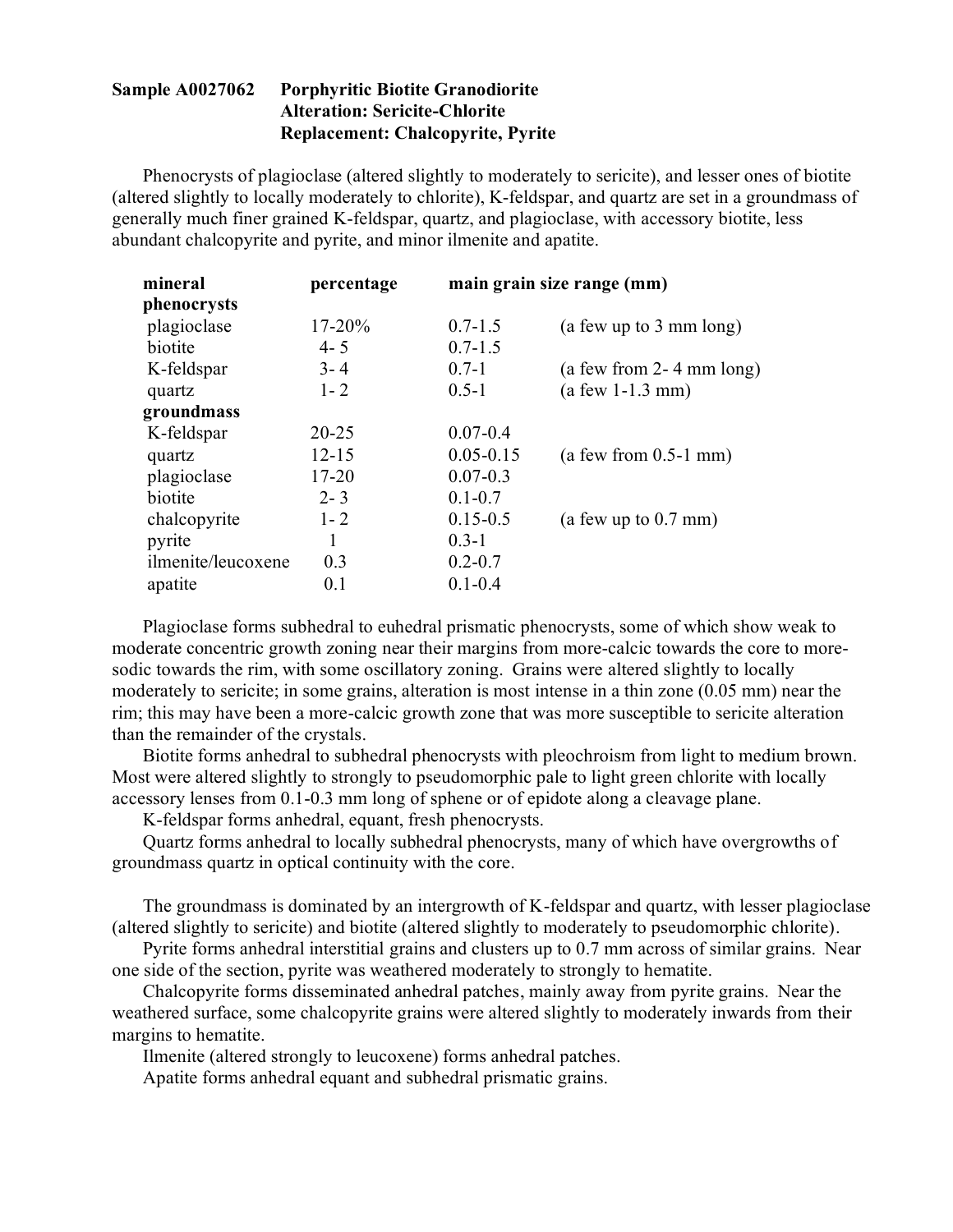# **Sample A0027077 Hypabyssal Porphyritic Biotite Granodiorite**

Phenocrysts of plagioclase (altered slightly to moderately to sericite), phenocrysts of biotite (altered slightly to moderately to pseudomorphic chlorite), and minor phenocrysts of quartz are set in a groundmass of plagioclase, K-feldspar, quartz, chlorite, and biotite, with disseminated patches of pyrite and minor apatite and epidote.

| mineral      | percentage | main grain size range (mm) |
|--------------|------------|----------------------------|
| phenocrysts  |            |                            |
| plagioclase  | $15 - 17%$ | $1 - 3$                    |
| biotite      | $2 - 3$    | $0.5 - 1$                  |
| quartz       | 1          | $0.3 - 0.7$                |
| groundmass   |            |                            |
| plagioclase  | $30 - 35$  | $0.03 - 0.07$              |
| K-feldspar   | $20 - 25$  | $0.03 - 0.07$              |
| quartz       | $10 - 12$  | $0.03 - 0.05$              |
| chlorite     | $3 - 4$    | $0.03 - 0.07$              |
| biotite      | $1 - 2$    | $0.03 - 0.08$              |
| pyrite       | $1 - 1.5$  | $0.1 - 0.5$                |
| chalcopyrite | 0.2        | $0.1 - 0.3$                |
| apatite      | 0.1        | $0.1 - 0.2$                |
| epidote      | minor      | $0.03 - 0.07$              |
| sphene       | minor      | $0.05 - 0.15$              |

Plagioclase forms subhedral to euhedral phenocrysts that were compositionally zoned slightly, especially towards their margins. Alteration to sericite ranges from slight to locally moderate, with a thin growth zone near the margins of many grains being altered strongly to sericite. A few grains also contain patches of secondary calcite.

Biotite forms scattered phenocrysts with pleochroism from light to medium brown. Alteration commonly is slight to locally moderate to pseudomorphic chlorite and locally to patches of epidote.

Quartz forms a few anhedral phenocrysts that were slightly intergrown with groundmass quartz with the same optical orientation.

The groundmass is mainly an intergrowth of equant plagioclase (altered slightly to sericite), Kfeldspar, and quartz, with disseminated flakes of biotite and patches of chlorite (in part secondary after biotite).

Chlorite forms larger patches that probably represent non-pseudomorphic alteration of biotite phenocrysts.

Pyrite forms anhedral, in part skeletal grains and aggregates up to 0.7 mm across. Many grains contain accessory silicate inclusions. One patch is intergrown intimately with ilmenite/leucoxene and contains a patch of hematite (probably secondary after pyrite).

Chalcopyrite forms equant to irregular patches, none of which is spatially associated with pyrite. Apatite forms scattered subhedral to euhedral prismatic grains.

Epidote forms scattered anhedral grains and patches of a few grains.

Sphene forms disseminated patches, in part associated with biotite.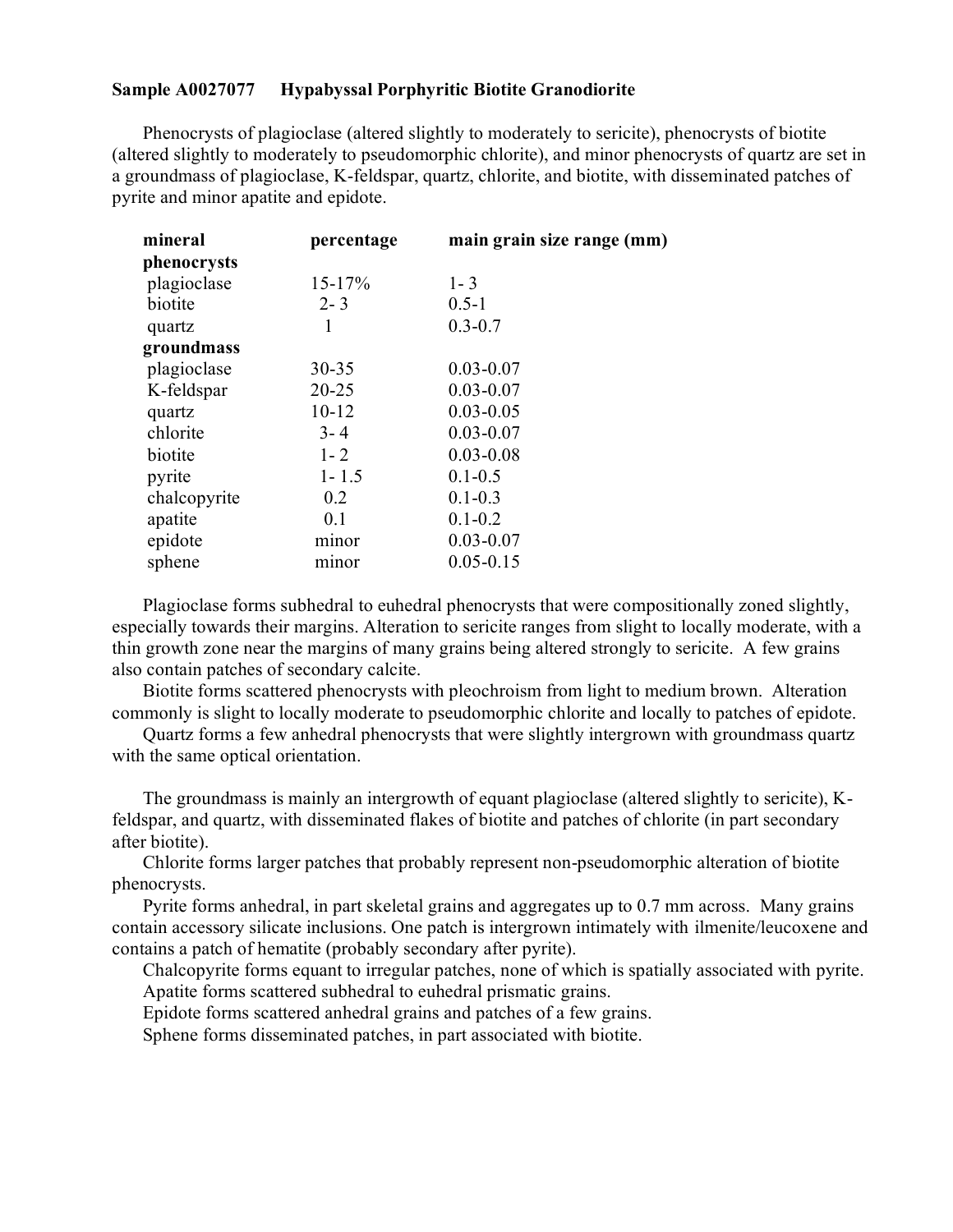## **Sample A0027085 Hypabyssal Porphyritic Biotite Granodiorite Alteration: (minor) Sericite-Chlorite**

Phenocrysts of plagioclase (relatively fresh), K-feldspar, quartz, and biotite (altered slightly to chlorite) are set in a groundmass of finer grained plagioclase (commonly altered moderately to sericite-semi-opaque) and much finer grained K-feldspar-quartz intergrowths with lesser plagioclase, accessory biotite, and scattered grains and clusters of magnetite-(ilmenite), locally with chalcopyrite. A vein is of quartz and minor plagioclase.

| mineral                   | percentage |               | main grain size range (mm)  |
|---------------------------|------------|---------------|-----------------------------|
| phenocrysts               |            |               |                             |
| plagioclase               | 25-30%     | $0.7 - 3$     |                             |
| biotite                   | $4 - 5$    | $0.7 - 1.5$   |                             |
| K-feldspar                | $4 - 5$    | $0.7 - 1.5$   | (a few up to 2.5 mm across) |
| quartz                    | $3 - 4$    | $0.5 - 2$     |                             |
| hornblende                | 0.2        | $0.7 - 1.2$   |                             |
| groundmass                |            |               |                             |
| K-feldspar                | $20 - 25$  | $0.05 - 0.15$ |                             |
| quartz                    | $15 - 17$  | $0.07 - 0.25$ |                             |
| plagioclase               | $15 - 17$  | $0.1 - 0.5$   |                             |
| biotite                   | $2 - 3$    | $0.15 - 0.5$  |                             |
| magnetite                 | $1 - 2$    | $0.1 - 0.3$   |                             |
| apatite                   | 0.1        | $0.03 - 0.1$  | (locally up to $0.3$ mm)    |
| chalcopyrite              | trace      | $0.02 - 0.12$ |                             |
| zircon                    | trace      | 0.05          |                             |
| vein                      |            |               |                             |
| 1) quartz-(plagioclase) 2 |            | $0.1 - 0.3$   |                             |

Plagioclase forms subhedral to euhedral prismatic phenocrysts, some of which show slight compositional growth zoning. Most are relatively fresh to altered slightly to sericite. Some, mainly smaller anhedral phenocrysts are altered moderately to sericite and dusty semi-opaque. In a few grains, alteration is moderate to strong in a thin concentric growth ring about 2/3 of the way from the core to the rim.

Biotite forms equant phenocrysts with slightly to moderately ragged ends. Pleochroism is from light to dark brown. Grains range from fresh to locally altered slightly to moderately to pseudomorphic chlorite with minor lenses of Ti-oxide. A few clusters are associated with patches of pyrite.

Quartz forms anhedral phenocrysts that commonly are surrounded by groundmass quartz and Kfeldspar. Some are in optical continuity with adjacent groundmass quartz.

K-feldspar forms anhedral phenocrysts, some of which are altered slightly to sericite and dusty semi-opaque. Near the margins of some are abundant inclusions of groundmass quartz.

Hornblende forms ragged prismatic phenocrysts that were altered to pseudomorphic tremolite/ actinolite (pleochroism from pale to very light green) and patches of chlorite and sphene.

(continued on page 2)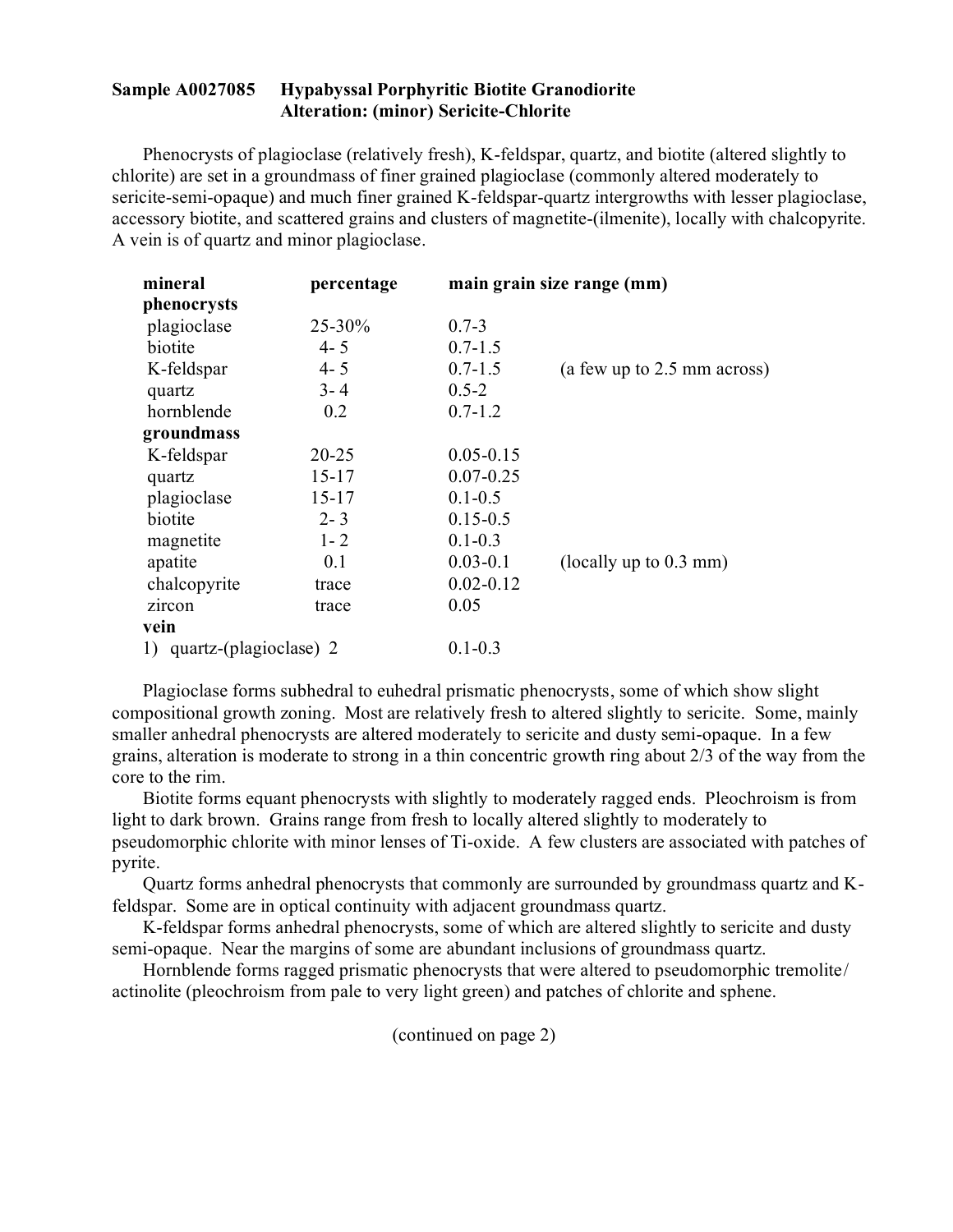In the groundmass, K-feldspar and quartz form intergrowths of anhedral equant grains.

Plagioclase forms coarser anhedral to subhedral grains that commonly are altered slightly to moderately to sericite and in some to dusty semi-opaque. It also forms finer grains (fresh to altered slightly to sericite) intergrown with K-feldspar and quartz.

Biotite forms anhedral grains and a few clusters up to 2 mm in size of grains (0.1-0.5 mm), some of which were altered slightly to completely to partly pseudomorphic chlorite).

Magnetite forms disseminated grains and is concentrated strongly in a few clusters with ilmenite (altered partly to leucoxene), and in one large cluster with biotite. One patch of magnetite-(ilmenite) contains several small patches of chalcopyrite.

Apatite forms subhedral to euhedral prismatic grains, in part included in plagioclase phenocrysts. It also is concentrated in a patch up to 0.5 mm across of anhedral grains associated with biotite.

Zircon forms an equant grain included in biotite.

A vein up to 0.7 mm wide is of fine grained quartz and minor plagioclase.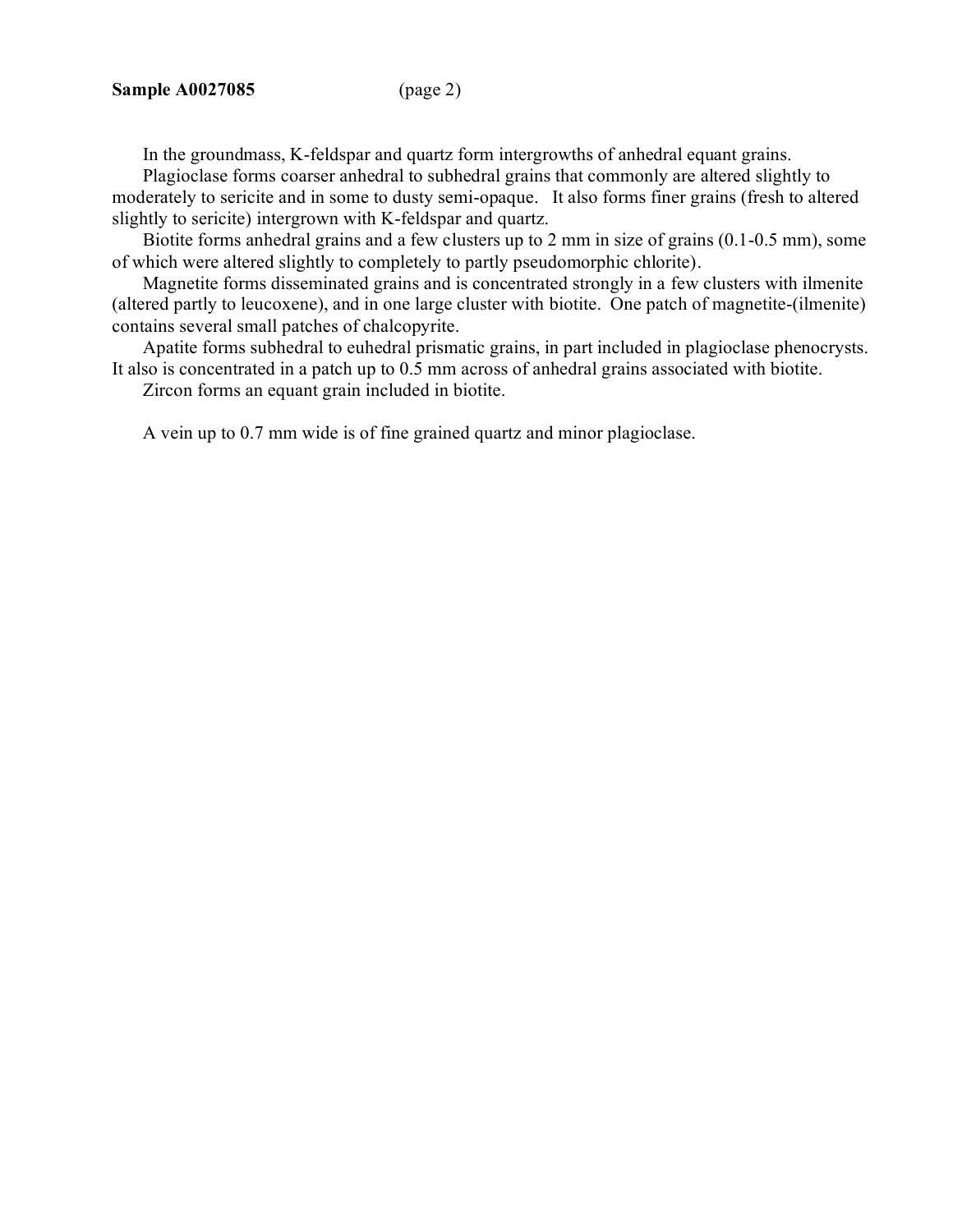# **Sample A0027087 Hypabyssal Porphyritic Biotite Granodiorite**

Phenocrysts of plagioclase (fresh to altered moderately to sericite and dusty semi-opaque), quartz, K-feldspar, and biotite (fresh to altered moderately to pseudomorphic chlorite) are set in a groundmass of plagioclase (altered slightly to moderately to sericite and dusty semi-opaque), K-feldspar and quartz, with accessory biotite and scattered patches of pyrite and of chalcopyrite.

| mineral      | percentage | main grain size range (mm)         |
|--------------|------------|------------------------------------|
| phenocrysts  |            |                                    |
| plagioclase  | 20-25%     | $0.5 - 2$                          |
| quartz       | $7 - 8$    | $0.7 - 2$                          |
| K-feldspar   | $5 - 7$    | $2 - 3$<br>(one grain 7 mm across) |
| biotite      | $3 - 4$    | $0.7 - 3$                          |
| groundmass   |            |                                    |
| plagioclase  | $17 - 20$  | $0.1 - 0.5$                        |
| K-feldspar   | $17 - 20$  | $0.05 - 0.3$                       |
| quartz       | $15 - 17$  | $0.05 - 0.3$                       |
| biotite      | $3 - 4$    | $0.1 - 0.3$                        |
| pyrite       | 0.3        | $0.2 - 0.5$                        |
| chalcopyrite | 0.2        | $0.1 - 0.6$                        |
| ilmenite     | 0.1        | $0.05 - 0.2$                       |
| magnetite    | minor      | $0.03 - 0.05$                      |
| calcite      | trace      | $0.05 - 0.1$                       |
| apatite      | trace      | $0.05 - 0.1$                       |

Plagioclase forms subhedral to euhedral prismatic phenocrysts, some of which show moderate concentric compositional growth zoning. Grains range from relatively fresh to slightly and locally moderately altered to sericite.

Quartz forms equant anhedral to locally subhedral phenocrysts that are intergrown slightly along their margins with groundmass quartz that is in optical continuity with the phenocryst.

K-feldspar forms anhedral to subhedral phenocrysts, many of which contain abundant inclusions of very fine grained (= groundmass) quartz near their margins. One phenocryst is a Carlsbad twin. One megacryst 7 mm long contains a phenocryst of plagioclase and a few patches of plagioclase, of quartz, and of biotite (marked on scanned section by two "Kf"s ).

Biotite forms anhedral to subhedral phenocrysts with pleochroism from light to medium/dark brown. Some were altered slightly to moderately to pseudomorphic chlorite and minor to accessory patches of sphene or minor epidote.

The groundmass consists of intimate intergrowths of quartz and K-feldspar with coarser grained, mainly anhedral plagioclase (commonly altered moderately to sericite and dusty semi-opaque).

Biotite forms anhedral equant flakes, some of which were altered moderately to pseudomorphic chlorite. A few patches of very fine grained chlorite-calcite probably are secondary after biotite.

Pyrite forms a few anhedral grains and irregular clusters of grains; a few grains contain trace/minor inclusions of chalcopyrite (0.01-0.03 mm) and of magnetite (0.03-0.05 mm). The largest patch is intergrown finely with a phenocryst of biotite (altered strongly to pseudomorphic chlorite).

Chalcopyrite forms disseminated irregular patches, mainly away from pyrite.

Ilmenite (altered moderately to leucoxene) forms patches up to 1 mm in size, one of which also contains accessory disseminated pyrite.

Apatite forms anhedral equant grains.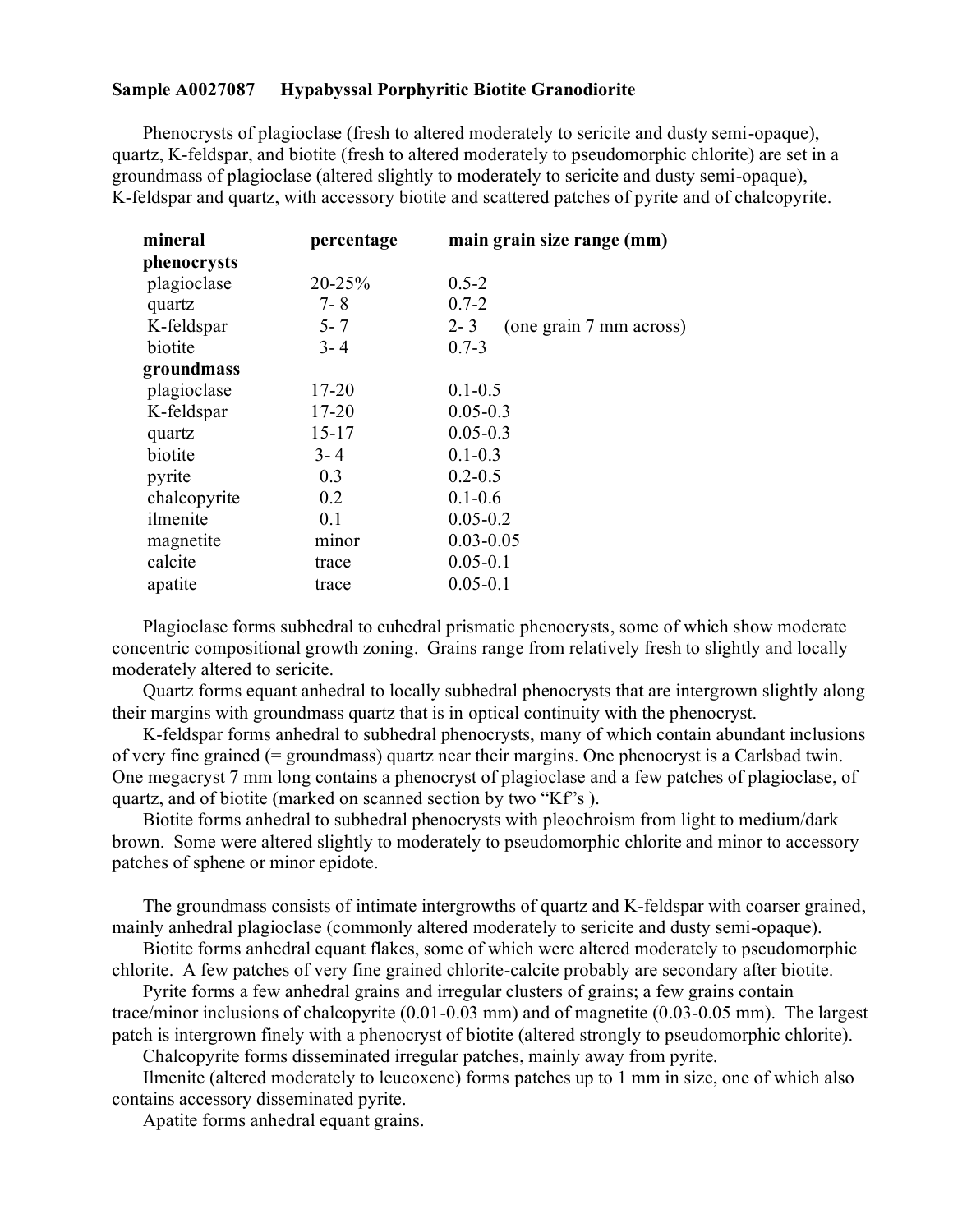# **Sample BB-01 Meta-Dacite Replacement: Quartz-Tourmaline Seam: Tourmaline-Pyrite Veinlet: Limonite**

The sample contain patches up to 2 cm across of meta-dacite(?) consisting of extremely fine grained quartz/plagioclase with scattered coarser grains of quartz and disseminated grains and clusters of grains of tourmaline. This was replaced by and cut by veinlets and veins of quartztourmaline with a patch of pyrite-arsenopyrite(?). A sheared seam is of granulated tourmaline and minor pyrite. A late veinlet is of limonite.

| mineral/rock            | percentage |                | main grain size range (mm)           |
|-------------------------|------------|----------------|--------------------------------------|
| dacite(?)               |            |                |                                      |
| quartz/plagioclase      | $35 - 40%$ |                | $0.005 - 0.01$ (qz/pl); 0.2-0.5 (qz) |
| tourmaline              | $4 - 5$    | $0.03 - 0.3$   |                                      |
| replacement, veins      |            |                |                                      |
| quartz                  | 50-55%     | $0.3 - 0.8$    |                                      |
| tourmaline              | $7 - 8$    | $0.03 - 0.1$   | $(several 0.3-0.5 mm long)$          |
| pyrite                  | 0.3        | $0.1 - 0.2$    |                                      |
| veinlets, seams         |            |                |                                      |
| tourmaline-pyrite<br>1) | 0.5        | $0.005 - 0.03$ |                                      |
| limonite<br>2)          | $1 - 2$    |                |                                      |

The host rock is of extremely fine grained quartz/plagioclase (0.005-0.015 mm) with scattered coarser grains of quartz grains and diffuse clusters of grains of tourmaline. A few patches up to 1 mm in size are of slightly coarser grained quartz aggregates (0.02-0.03 mm).

Replacement patches and veins are mainly of quartz with open clusters and dense patches of tourmaline intergrown with minor to moderately abundant quartz.

Quartz occurs mainly as medium grained anhedral equant aggregates. Some patches are relatively free of tourmaline inclusions, and others contain minor to accessory disseminated wispy acicular tourmaline grains.

Tourmaline is concentrated moderately to strongly in clusters of unoriented prismatic grains. Pleochroism is from pale to medium greenish brown and locally, especially in larger grains, from pale to light, slightly bluish green.

Pyrite is concentrated occurs in a few patches up to 2.5 mm across intergrown with subhedral tourmaline grains.

A seam 0.1-0.25 mm wide is of extremely fine grained tourmaline with patches of pyrite; textures suggest that it was formed by shearing and granulation of coarser grains.

A veinlet 0.05-0.1 mm wide contains abundant patches of limonite.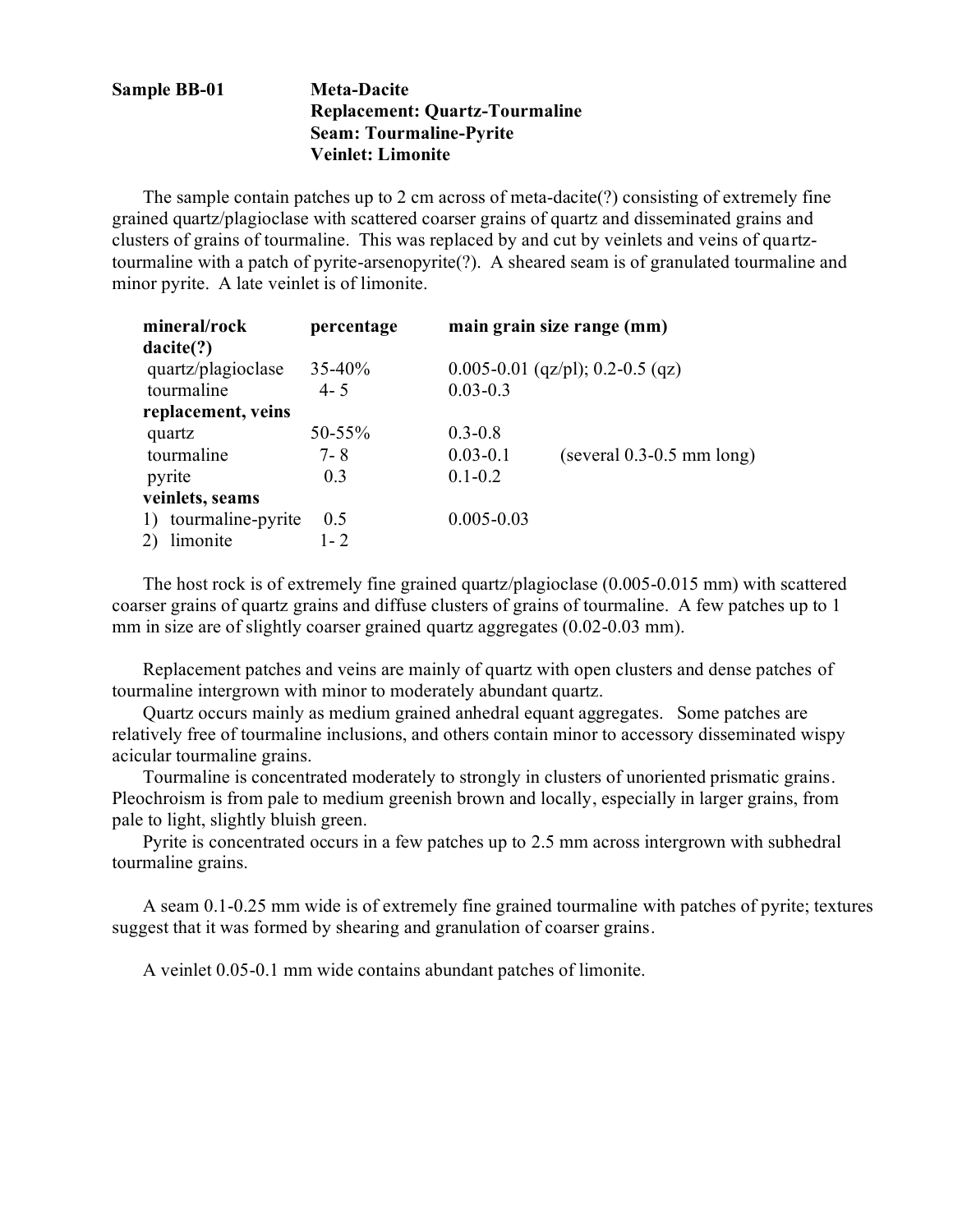# **Sample BB18-01E Meta-Mudstone (Plagioclase-Biotite), Patches of Siltstone Replacement: Chlorite-Epidote-Quartz-(Arsenopyrite-Muscovite[?]) Veins, Veinlets: Quartz-Dolomite; Dolomite; Tourmaline; Biotite**

The sample is of extremely fine grained mudstone with several patches with coarser detrital grains near one end. Irregular replacement patches are dominated by chlorite with lesser, commonly much coarser grains of quartz, and locally arsenopyrite or muscovite(?). Most patches have sharp to diffuse contacts with the host rock, whereas a few patches have an alteration envelope in which biotite was replaced by chlorite. A large vein and a few smaller veinlets are of quartz-dolomite. Several veinlets are of dolomite. A few veinlets are of tourmaline. A few discontinuous veinlets are of biotite/muscovite.

| mineral                 | percentage |                 | main grain size range (mm)   |
|-------------------------|------------|-----------------|------------------------------|
| detrital(?) grains      |            |                 |                              |
| plagioclase             | $0.2\%$    | $0.07 - 0.15$   |                              |
| quartz                  | minor      | $0.05 - 0.1$    |                              |
| groundmass              |            |                 |                              |
| plagioclase             | 70-75%     | $0.003 - 0.005$ |                              |
| biotite                 | $5 - 7$    | $0.003 - 0.01$  |                              |
| ilmenite                | 0.1        | $0.03 - 0.1$    | (a few up to $0.15$ mm long) |
| pyrite                  | minor      | $0.01 - 0.03$   | (a few up to $0.05$ mm)      |
| chalcopyrite            | trace      | $0.02 - 0.05$   |                              |
| replacement patches     |            |                 |                              |
| chlorite                | $7 - 8$    | $0.1 - 0.3$     | (locally up to $0.5$ mm)     |
| quartz                  | $4 - 5$    | $0.5 - 1.5$     |                              |
| epidote                 | 0.5        | $0.2 - 0.4$     |                              |
| arsenopyrite            | 0.2        | $0.2 - 0.5$     |                              |
| vein, veinlets          |            |                 |                              |
| 1) quartz-dolomite      | $5 - 7$    | $0.5 - 1$       |                              |
| dolomite<br>2)          | 0.2        | $0.1 - 0.4$     |                              |
| tourmaline<br>3)        | 0.1        | $0.015 - 0.05$  | (locally up to $0.1$ mm)     |
| biotite/muscovite<br>4) | minor      | $0.02 - 0.05$   |                              |

Nera one end, the section contains patches up to 1.7 mm across of meta-siltstone that contain disseminated detrital grains of plagioclase and of quartz in a sparse to moderate matrix of plagioclase-(biotite).

In the meta-mudstone, plagioclase(?) forms anhedral equant grains that are too small for optical identification.

Biotite forms disseminated grains and locally is concentrated moderately in patches; pleochroism is from pale to light brown.

Ilmenite forms disseminated grains and clusters of up to a few grains. Larger grains commonly are subhedral and tabular in habit; smaller grains are mainly equant and anhedral.

Pyrite forms disseminated small anhedral grains and a few coarser euhedral grains.

Chalcopyrite forms disseminated anhedral grains and clusters of a few grains intergrown with plagioclase(?).

(continued on page 2)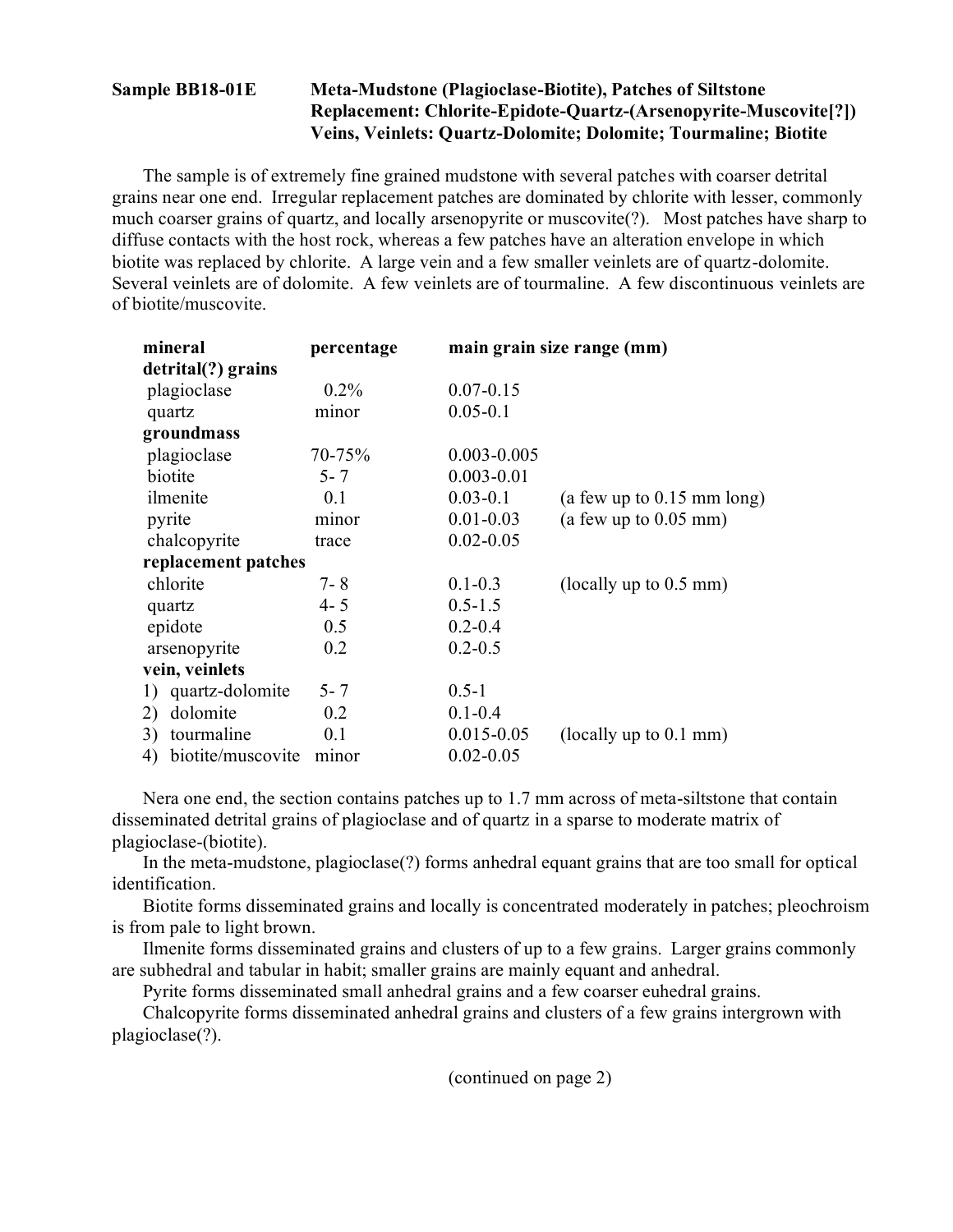Replacement patches up to a few mm across are of chlorite and/or quartz, with locally abundant epidote and, in a few patches, muscovite or dolomite. Locally, bordering chlorite-rich replacement patches, groundmass biotite was altered to chlorite.

Arsenopyrite is concentrated moderately in a few clusters of several anhedral, equant grains and as a few disseminated grains, mainly enclosed in chlorite.

A vein up to 1.5 mm wide is of quartz and dolomite, with quartz commonly concentrated in the core and dolomite on the margins. The main vein has a cavity in its core. Several, in part irregular, much smaller veinlets (0.01-0.1 mm) are of dolomite.

A few veinlets from 0.015-0.05 mm wide are of tourmaline.

A few discontinuous veinlets up to 0.1 mm wide are of biotite.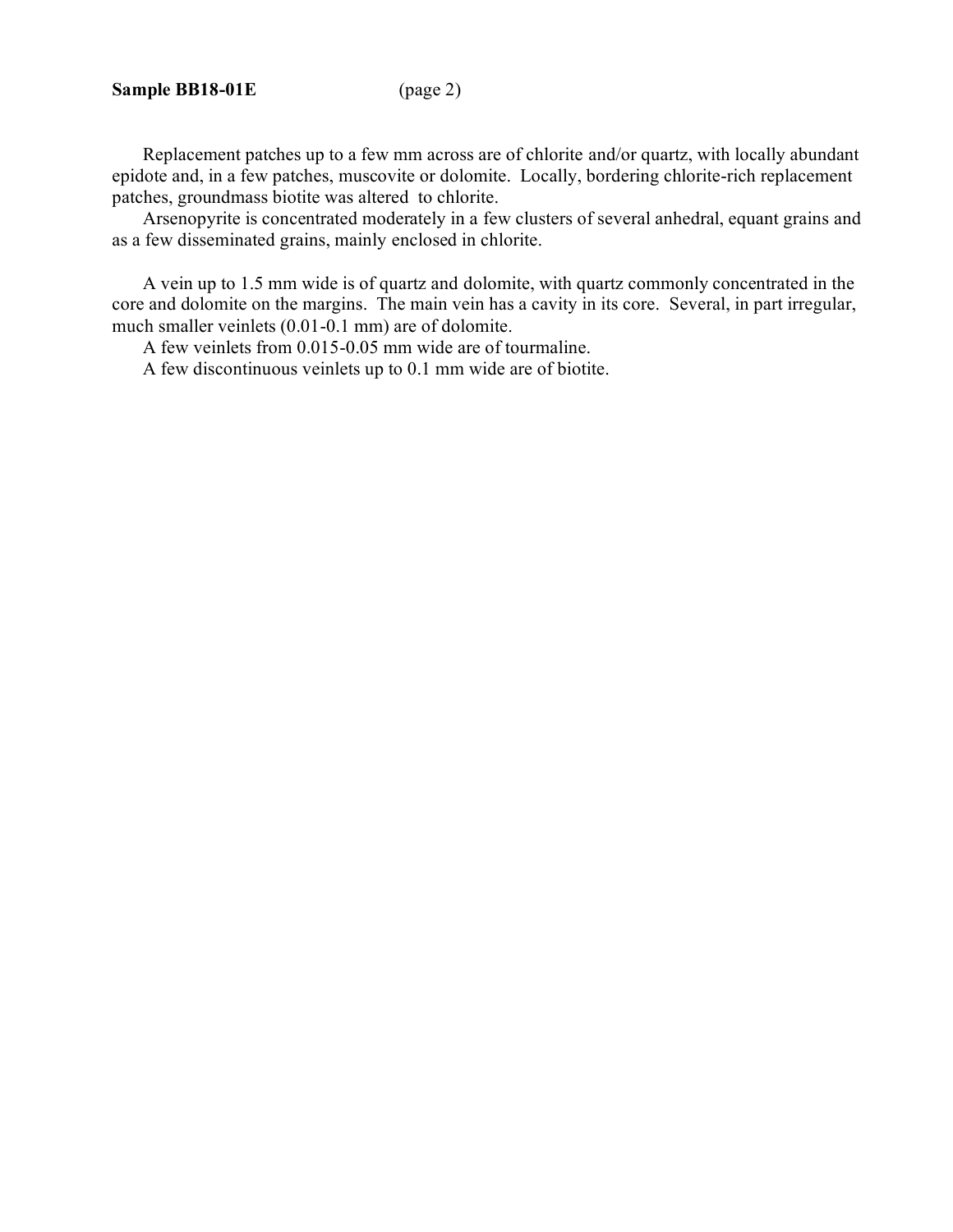## **Sample BB18-03D Brecciated Tourmaline-(Quartz-Pyrite-Chalcopyrite) Replacement Veinlets: Pyrite-Chalcopyrite-Arsenopyrite-Limonite**

The sample is dominated by tourmaline with scattered patches of quartz, the margins of some of which are loci for precipitation of chalcopyrite. The rock was brecciated, with the matrix being mainly granulated tourmaline with scattered patches of sulphides and of quartz. Numerous veinlets are of one or more of pyrite, chalcopyrite, arsenopyrite, and limonite(?). Age relations among veinlets are ambiguous. A late breccia zone has a matrix of granulated tourmaline and abundant pyrite with accessory chalcopyrite and arsenopyrite.

|        | mineral                      | percentage                                     |               | main grain size range (mm)                  |
|--------|------------------------------|------------------------------------------------|---------------|---------------------------------------------|
|        | tourmaline                   | 82-85%                                         | $0.03 - 0.05$ | (locally up to 0.1 mm)                      |
| quartz |                              | $5 - 7$                                        | $0.01 - 0.03$ | $(locally 0.05-0.2 mm)$                     |
| pyrite |                              | $1 - 2$                                        | $0.03 - 0.1$  |                                             |
|        | chalcopyrite                 | $1 - 2$                                        | $0.02 - 0.15$ |                                             |
|        | veinlets                     |                                                |               |                                             |
|        |                              | 1) pyrite-limonite-(arsenopyrite-chalcopyrite) |               |                                             |
|        |                              | $2 - 3$                                        |               | 0.02-0.5 (py), 0.02-0.1 (cp), 0.1-0.3 (ap), |
|        | 2) chalcopyrite-arsenopyrite |                                                |               |                                             |
|        |                              | 0.5                                            |               | 0.02-0.05 (co), 0.1-0.3 (ap)                |

Tourmaline forms a massive aggregate of anhedral equant and less commonly subhedral stubby prismatic grains with pleochroism mainly from pale to light/medium, slightly greenish brown to locally light, slightly bluish green.

Quartz forms disseminated patches, mainly less than 1 mm in size that are concentrated locally in patches that are enclosed in tourmaline. The margins of some of the quartz patches are loci for precipitation of abundant chalcopyrite.

Pyrite and chalcopyrite each forms disseminated irregular replacement patches, some of which also contain arsenopyrite.

The rock was brecciated moderately to strongly, with angular fragments of tourmaline-rich rock cemented by a matrix of granulated tourmaline and moderately abundant replacement patches of pyrite and lesser ones of chalcopyrite.

A major later breccia zone on the right-hand side of the section (see scanned section) contains fragments of tourmaline-(quartz) in a matrix of granulated tourmaline with abundant sulphides, dominated by pyrite with lesser chalcopyrite and accessory arsenopyrite.

Veinlets are variable in composition, commonly consisting of anhedral pyrite with scattered patches of subhedral to euhedral pyrite and/or arsenopyrite, and local zones with abundant chalcopyrite. Some pyrite-rich veinlets contain zones of isotropic light orange limonite. Several veinlets are dominated by chalcopyrite with scattered commonly coarser grains of arsenopyrite.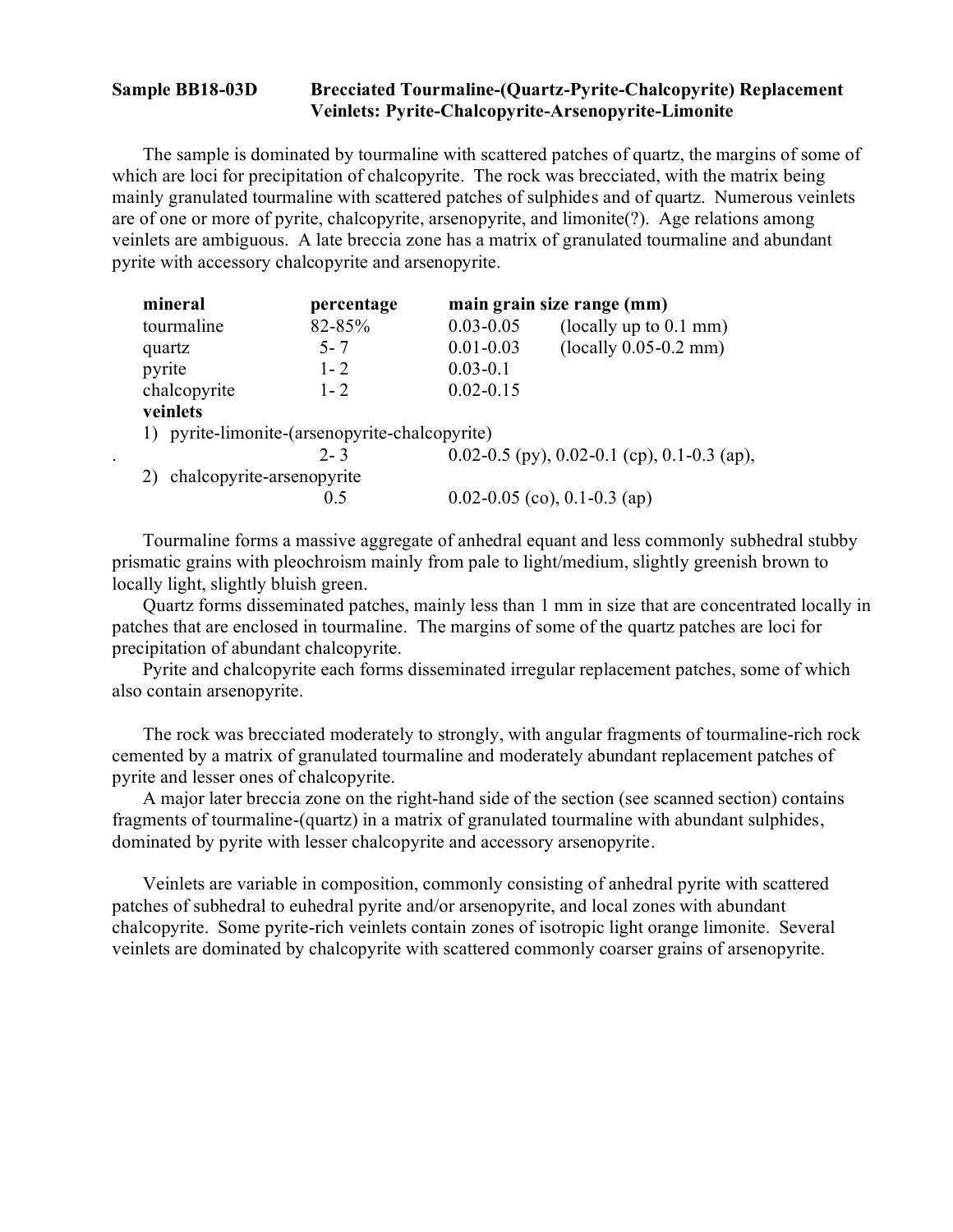#### **Sample JSWPT-053 Chert Veins: Tremolite/Actinolite-Tourmaline-(Quartz)**

The sample is mainly of cherty quartz/plagioclase with slightly coarser grained patches dominated by quartz, and moderately coarser grained patches and veinlets of quartz and of plagioclase. Three large zoned veins are of two types of tremolite/actinolite with lesser tourmaline and quartz. A lens is of tremolite/actinolite at one end and plagioclase-biotite/chlorite at the other.

|                                                                  | mineral                           | percentage |                | main grain size range (mm)                   |
|------------------------------------------------------------------|-----------------------------------|------------|----------------|----------------------------------------------|
|                                                                  | quartz/plagioclase                | 80-83%     | $0.003 - 0.01$ |                                              |
|                                                                  | ilmenite                          | 0.3        | $0.03 - 0.12$  |                                              |
|                                                                  | patches, veinlets                 |            |                |                                              |
|                                                                  | plagioclase-quartz-(chlorite) 2-3 |            |                | $0.03 - 0.05$ (pl, qz); 0.05-0.1 (cl)        |
|                                                                  | veins, veinlets                   |            |                |                                              |
|                                                                  | tremolite/actinolite 5-7          |            | $0.1 - 0.5$    | (locally up to $1.5$ mm long)                |
|                                                                  | tourmaline                        |            | $0.05 - 0.3$   | (locally up to 1 mm long)                    |
|                                                                  | quartz                            | 0.2        | $0.05 - 0.2$   | (locally up to 1 mm long)                    |
| tremolite/actinolite-plagioclase-biotite/chlorite-ilmenite<br>2) |                                   |            |                |                                              |
|                                                                  |                                   | 0.3        |                | $0.05-0.1$ (pl); 0.1-0.3 (bi), 0.05-0.2 (il) |

The host rock is dominated by cryptocrystalline to locally extremely fine grained quartz/ plagioclase, with scattered patches of slightly coarser grains (probably mainly quartz) and patches up to 1.5 mm in size of quartz and of plagioclase. A few plagioclase-rich patches contains a few grains of pale green chlorite.

Ilmenite forms disseminated anhedral to subhedral grains.

A few discontinuous veinlets up to 0.1 mm wide are of quartz.

A few discontinuous veinlets up to 0.3 mm wide are of plagioclase-(quartz).

Three veins up to 3 mm across are of tremolite/actinolite, lesser tourmaline, minor quartz, and trace ilmenite. Tremolite/actinolite is pleochroic from pale green to light/medium greyish green. Tourmaline is pleochroic from pale green to dark green or blue; some grains are zoned with a broad blue core and a thin green rim. The vein at the top end (see scanned section) has a broad core(?) of very fine grained, very pale green tremolite/actinolite, and an outer zone of darker green tremolite/actinolite, with abundant quartz and very fine grained tourmaline along the outer margin. In the vein in the middle, tourmaline is concentrated moderately towards the margins and tremolite/actinolite in the core, which also contain a few large elongate prismatic tourmaline grains with deep blue pleochroism in their cores.

A lensy veinlet several mm long is of plagioclase, biotite (fresh to altered moderately to pseudomorphic chlorite), chlorite, and a patch of ilmenite. A few small patches are of plagioclase and fresh biotite.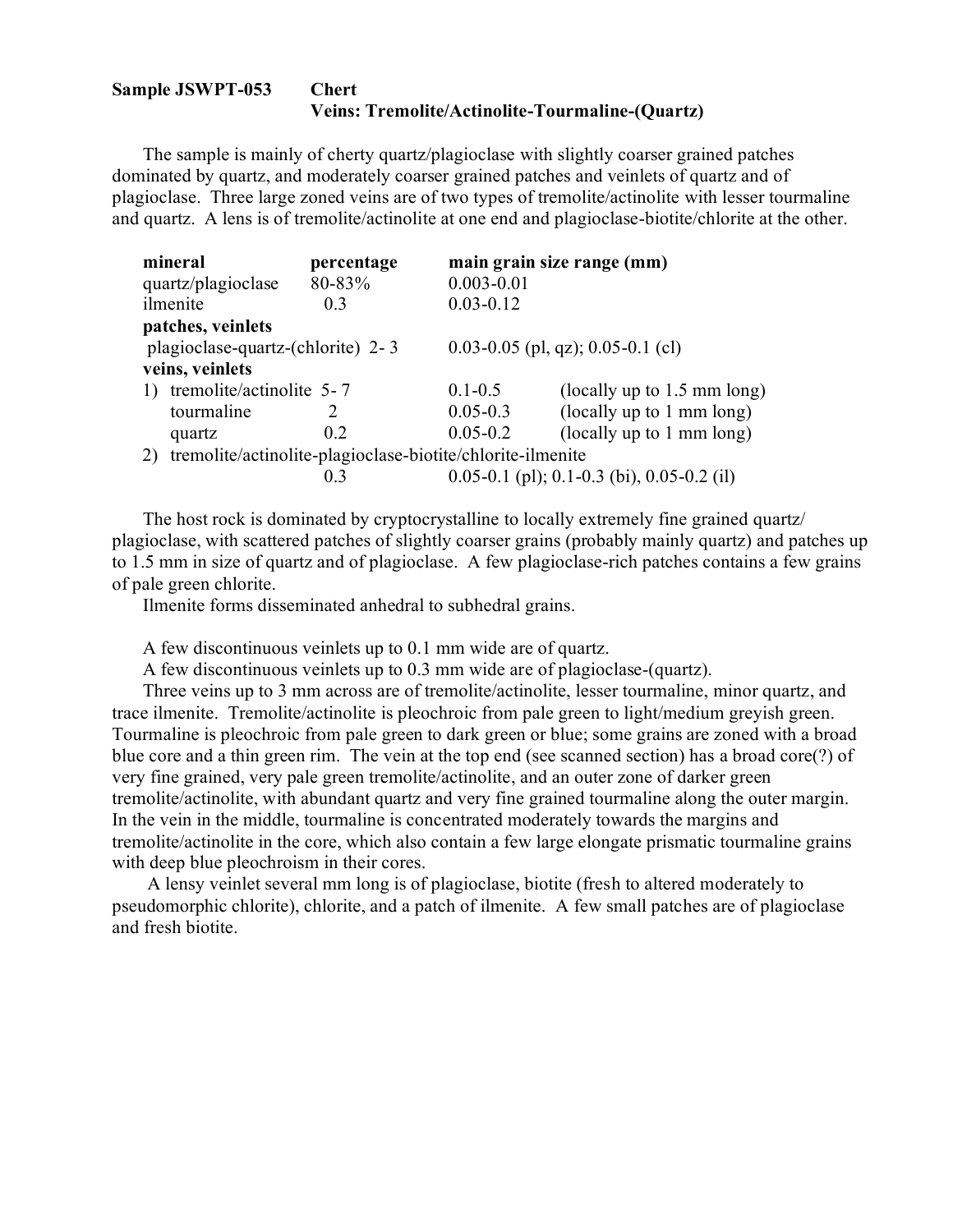### **Sample JSWPT-054 Zoned Quartz-Plagioclase-Tourmaline-Tremolite/Actinolite-Biotite-Chlorite-Pyrite Rock**

The sample contains five main zones. Zone A is of banded quartz-tourmaline with lenses and seams with abundant chlorite. Zone B is dominated by quartz-plagioclase with much less abundant tourmaline and with patches of pyrite-biotite. Zone C is a replacement(?) patch of tremolite/ actinolite with lesser biotite and minor tourmaline, chlorite, and quartz. Zone D is of patchy quartzplagioclase with minor tourmaline. Zone E is of finely banded quartz-plagioclase-tourmaline that was cut obliquely by a few bands of tourmaline-chlorite-(quartz).

| mineral              | percentage |                | main grain size range (mm)  |
|----------------------|------------|----------------|-----------------------------|
| quartz               | 20-25%     | $0.03 - 0.1$   | (a few up to $0.3$ mm)      |
| quartz/plagioclase   | $25 - 30$  | $0.005 - 0.02$ |                             |
| tourmaline           | $25 - 30$  | $0.05 - 0.3$   | (a few up to $0.7$ mm long) |
| tremolite/actinolite | $8 - 10$   | $0.1 - 0.5$    |                             |
| chlorite             | $4 - 5$    | $0.05 - 0.3$   |                             |
| biotite              | $3 - 4$    | $0.3 - 1.5$    |                             |
| pyrite               | 0.5        | $0.3 - 1$      | (one grain 2 mm long)       |
| ilmenite             | 0.2        | $0.05 - 0.1$   |                             |

Zone A is mainly of slightly banded quartz-tourmaline with banding defined by variation in the ratio of quartz to tourmaline. In basal sections, tourmaline shows strong compositional growth zones with broad blue cores to thin green rims.

Chlorite (pale green with first-order white interference colours) forms lenses up to a few mm long and 0.5 mm wide that are elongated parallel to compositional banding. It is concentrated strongly in a few fairly continuous bands up to 0.7 mm wide in which it is intergrown mainly with lesser tourmaline.

Zone B forms diffuse to sharply defined bands, most of which are dominated by extremely fine grained quartz/plagioclase and a few of which are dominated by cryptocrystalline quartz/plagioclase. One band contains a few coarse grains of pyrite ( fractured and altered slightly to moderately to limonite) and fine to coarse flakes of biotite (pleochroism from pale to light brown, in part altered to pseudomorphic colourless to very pale green chlorite). Other diffuse bands contain moderately abundant tourmaline and chlorite, and others contain accessory tremolite/actinolite.

Zone C is a patch up to 1.5 cm across that is dominated by tremolite/actinolite with lesser tourmaline and quartz (mainly near the margins), and biotite (mainly in the core; fresh to altered strongly to pseudomorphic chlorite). Pyrite forms an elongate euhedral grain 2 mm long. Ilmenite forms a cluster of a few anhedral grains

Zone D is dominated by a patchy intergrowth of cryptocrystalline plagioclase and extremely fine grained quartz, with scattered grains and patches of each of tourmaline, tremolite/actinolite, biotite/ chlorite, and ilmenite. Bordering Zone D against Zone E is a coarser grained replacement/vein lens of quartz-tourmaline.

Zone E is finely banded as in Zone A and mainly is dominated by extremely fine grained quartz and cryptocrystalline plagioclase (as in Zone D) with thin wispy seams parallel to foliation containing tourmaline and minor chlorite and ilmenite. A few patches up to a few mm across of tourmalinechlorite cut obliquely across foliation.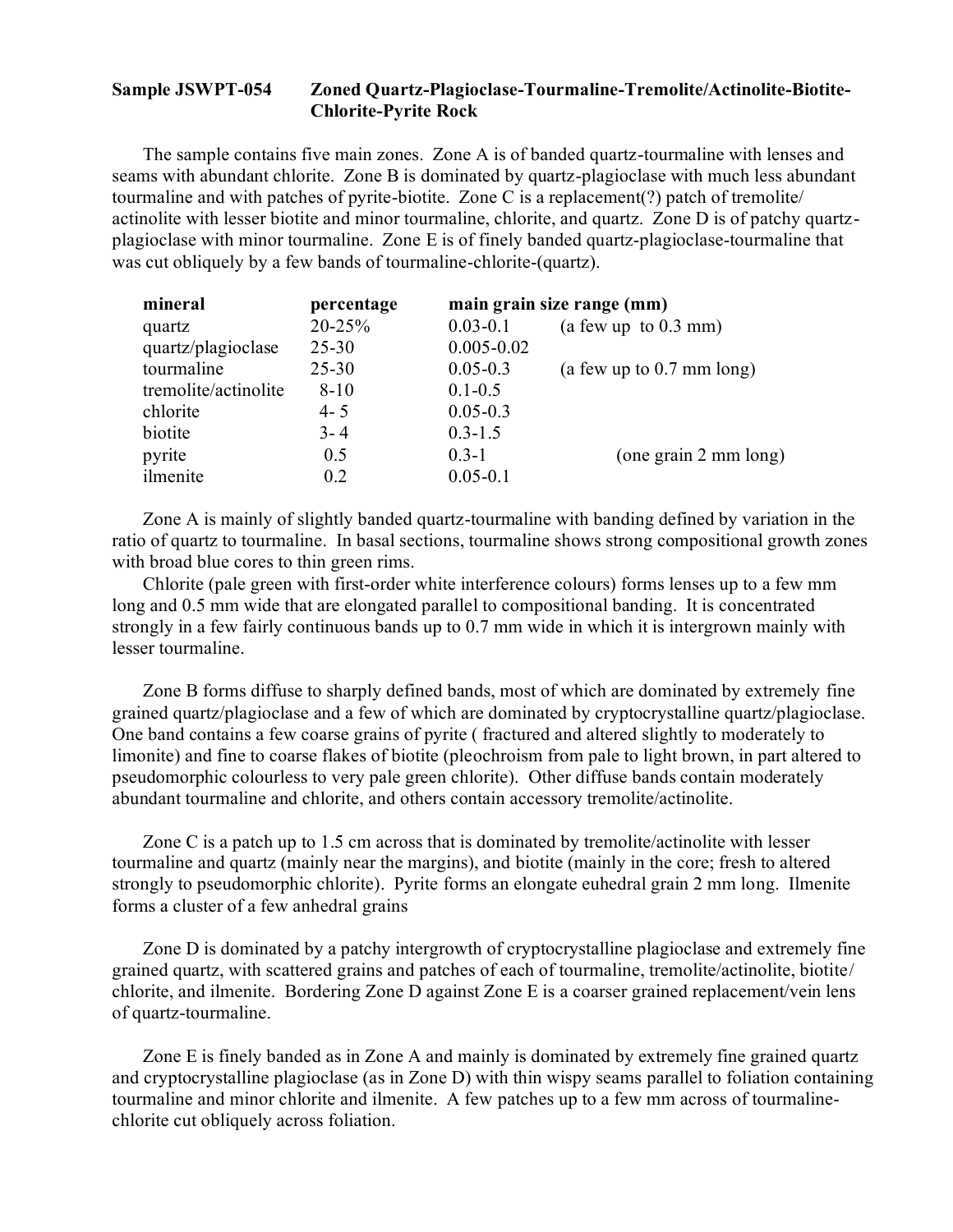## **Sample PRI Hypabyssal Porphyritic Hornblende-Biotite Granodiorite Alteration (weak): Sericite-Chlorite-(Calcite)**

Phenocrysts of plagioclase (fresh to altered slightly to sericite), of K-feldspar, of quartz, of hornblende (locally altered to patches of biotite or of calcite), and of biotite (locally altered slightly to chlorite) are set in a groundmass of finer grained plagioclase (altered slightly to moderately to sericite) and much finer grained quartz and K-feldspar, with scattered grains of biotite, hornblende, and magnetite, and minor sphene.

| mineral      | percentage |               | main grain size range (mm)        |
|--------------|------------|---------------|-----------------------------------|
| phenocrysts  |            |               |                                   |
| plagioclase  | $17 - 20%$ | $0.7 - 2$     | (a few up to 4 mm long)           |
| K-feldspar   | $5 - 7$    | $0.7 - 2$     | (one 5 mm long)                   |
| quartz       | $4 - 5$    | $0.7 - 1.5$   | (one 2 mm across)                 |
| biotite      | $4 - 5$    | $0.7 - 1.2$   | (a few up to $2 \text{ mm}$ long) |
| hornblende   | $4 - 5$    | $0.7 - 1.7$   |                                   |
| groundmass   |            |               |                                   |
| plagioclase  | $20 - 25$  | $0.2 - 0.5$   |                                   |
| quartz       | $12 - 15$  | $0.07 - 0.15$ |                                   |
| K-feldspar   | $10 - 12$  | $0.07 - 0.2$  |                                   |
| magnetite    | $1 - 2$    | $0.05 - 0.2$  | (a few up to 2 mm)                |
| biotite      | $1 - 2$    | $0.07 - 0.2$  |                                   |
| hornblende   | $1 - 2$    | $0.1 - 0.3$   |                                   |
| sphene       | 0.2        | $0.3 - 0.7$   |                                   |
| ilmenite     | minor      | $0.1 - 0.3$   |                                   |
| pyrite       | trace      | 0.02          |                                   |
| chalcopyrite | trace      | $0.02 - 0.03$ |                                   |

Plagioclase forms subhedral prismatic phenocrysts, many of which show moderate compositional growth zoning from more-calcic cores to more-sodic rims, with moderate oscillatory zoning. Alteration ranges from fresh to slightly to very locally moderate to sericite.

K-feldspar forms anhedral phenocrysts with irregular outlines; some larger grains contain inclusions of plagioclase.

Quartz forms anhedral equant phenocrysts, many of which are intergrown along their margins with groundmass feldspars and quartz.

Biotite forms equant phenocrysts with pleochroism from light to medium brown; a few were altered slightly to locally moderately to pseudomorphic chlorite.

Hornblende forms slender to stubby prismatic phenocrysts with pleochroism from pale to light green. One was altered moderately to patches of chlorite and a lens of sphene.

In the groundmass, plagioclase forms anhedral, stubby prismatic grains that were altered slightly to locally moderately to sericite.

K-feldspar and quartz form very fine grained sugary intergrowths.

Biotite and hornblende each forms anhedral grains. One hornblende grain was altered moderately to calcite, another moderately to chlorite and a patch of sphene. A few biotite grains were altered slightly to chlorite, locally with a patch of sphene.

Magnetite forms anhedral grains, including one 2 mm across, and a few clusters of a few grains. Sphene forms anhedral grains, a few of which contain minor cores of ilmenite. Ilmenite also

forms a few tabular grains (altered slightly to leucoxene), mainly associated with biotite.

Chalcopyrite and pyrite occur together as anhedral grains.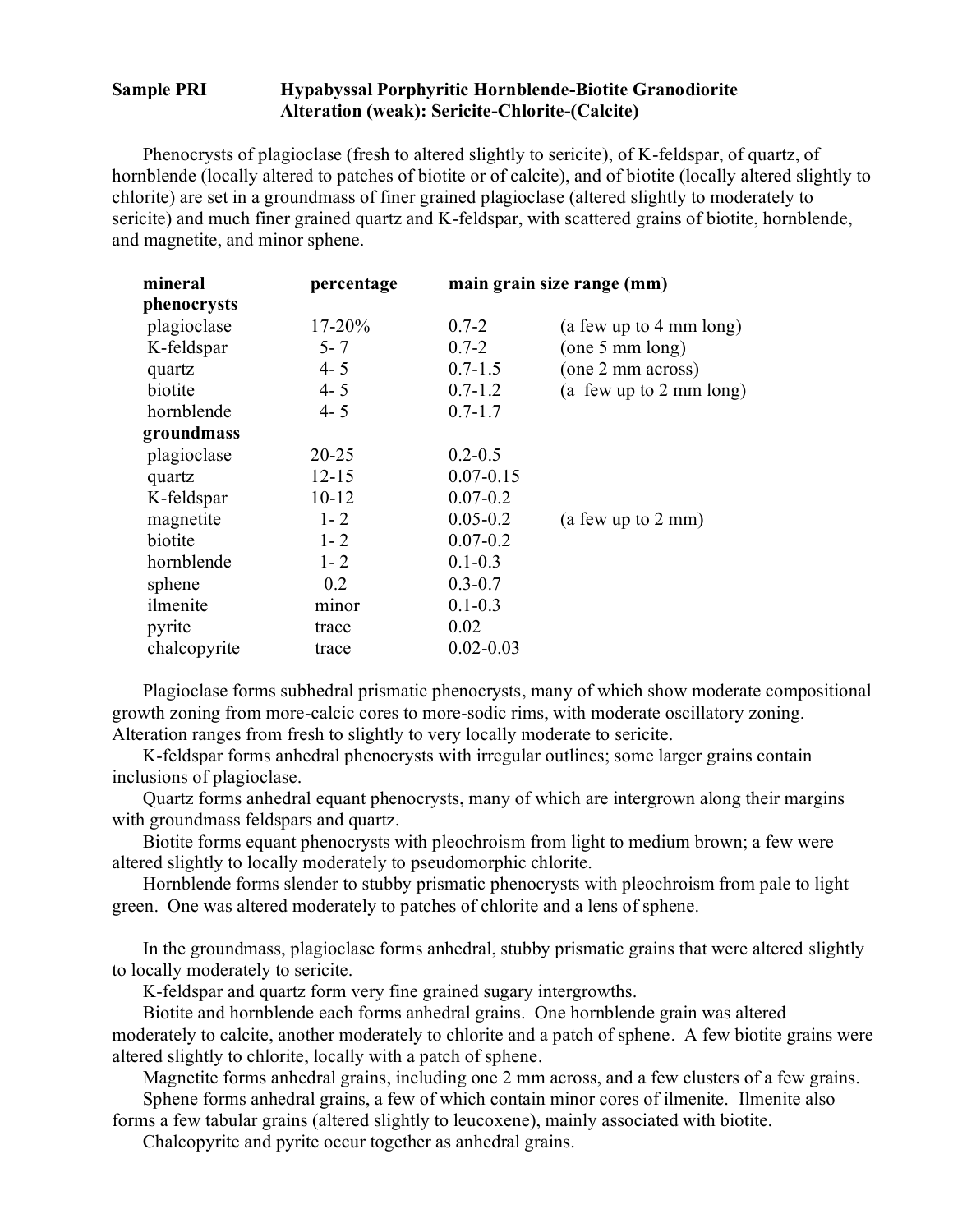# **Sample PR-01 Hypabyssal Porphyritic Biotite-Hornblende Granodiorite Veinlet: Chalcopyrite**

Abundant phenocrysts of plagioclase (fresh to altered moderately to sericite) and accessory phenocrysts of K-feldspar, quartz, biotite (fresh to locally altered slightly to chlorite), and hornblende (fresh to altered completely to chlorite-biotite-[epidote]) are set in a very fine grained groundmass of plagioclase, quartz, and K-feldspar, with minor to accessory biotite, hornblende, magnetite, and ilmenite, and trace chalcopyrite and pyrite. A discontinuous veinlet is of massive chalcopyrite.

| mineral      | percentage | main grain size range (mm) |
|--------------|------------|----------------------------|
| phenocrysts  |            |                            |
| plagioclase  | 25-30%     | $1 - 2.5$                  |
| K-feldspar   | $4 - 5$    | $1-4$                      |
| biotite      | $3 - 4$    | $0.7 - 1$                  |
| quartz       | $3 - 4$    | $0.7 - 1.5$                |
| hornblende   | $3 - 4$    | $0.7 - 1.5$                |
| groundmass   |            |                            |
| plagioclase  | $20 - 25$  | $0.2 - 0.7$                |
| quartz       | $12 - 15$  | $0.1 - 0.3$                |
| K-feldspar   | $10 - 12$  | $0.1 - 0.3$                |
| biotite      | $2 - 3$    | $0.1 - 0.5$                |
| hornblende   | $1 - 2$    | $0.3 - 0.5$                |
| magnetite    | $1 - 2$    | $0.1 - 0.5$                |
| ilmenite     | 0.2        | $0.05 - 0.1$               |
| chalcopyrite | trace      | $0.05 - 0.15$              |
| apatite      | trace      | $0.05 - 0.07$              |
| pyrite       | trace      | 0.5                        |
| sphene       | trace      | $0.02 - 0.05$              |
| rutile       | trace      | $0.03 - 0.04$              |
| veinlet(?)   |            |                            |
| chalcopyrite | 0.3        | $\overline{\phantom{a}}$   |
|              |            |                            |

Plagioclase forms subhedral to euhedral prismatic phenocrysts that show slight to locally moderate compositional growth zoning from more-calcic cores to more-sodic rims with abundant oscillatory zoning. Alteration ranges from none to moderate to sericite, with locally minor patches of muscovite (0.03-0.05 mm); in general, the largest phenocrysts are the freshest.

K-feldspar forms a few anhedral megacrysts with scattered small inclusions of plagioclase, hornblende, and quartz.

Quartz forms anhedral equant phenocrysts with borders intergrown with groundmass minerals.

Biotite forms mainly equant phenocrysts with pleochroism from light to medium brown. Most are fresh, with few altered slightly to pseudomorphic chlorite and locally epidote at one or both ends.

Hornblende forms anhedral, slightly to moderately elongate phenocrysts with pleochroism from pale yellowish green to light brownish green. A few contain grain of biotite and one contains a similar grain of chlorite. Two elongate hornblende(?) phenocrysts were altered completely to secondary chlorite, biotite and minor epidote, with a patch of chalcopyrite or of magnetite.

(continued on page 2)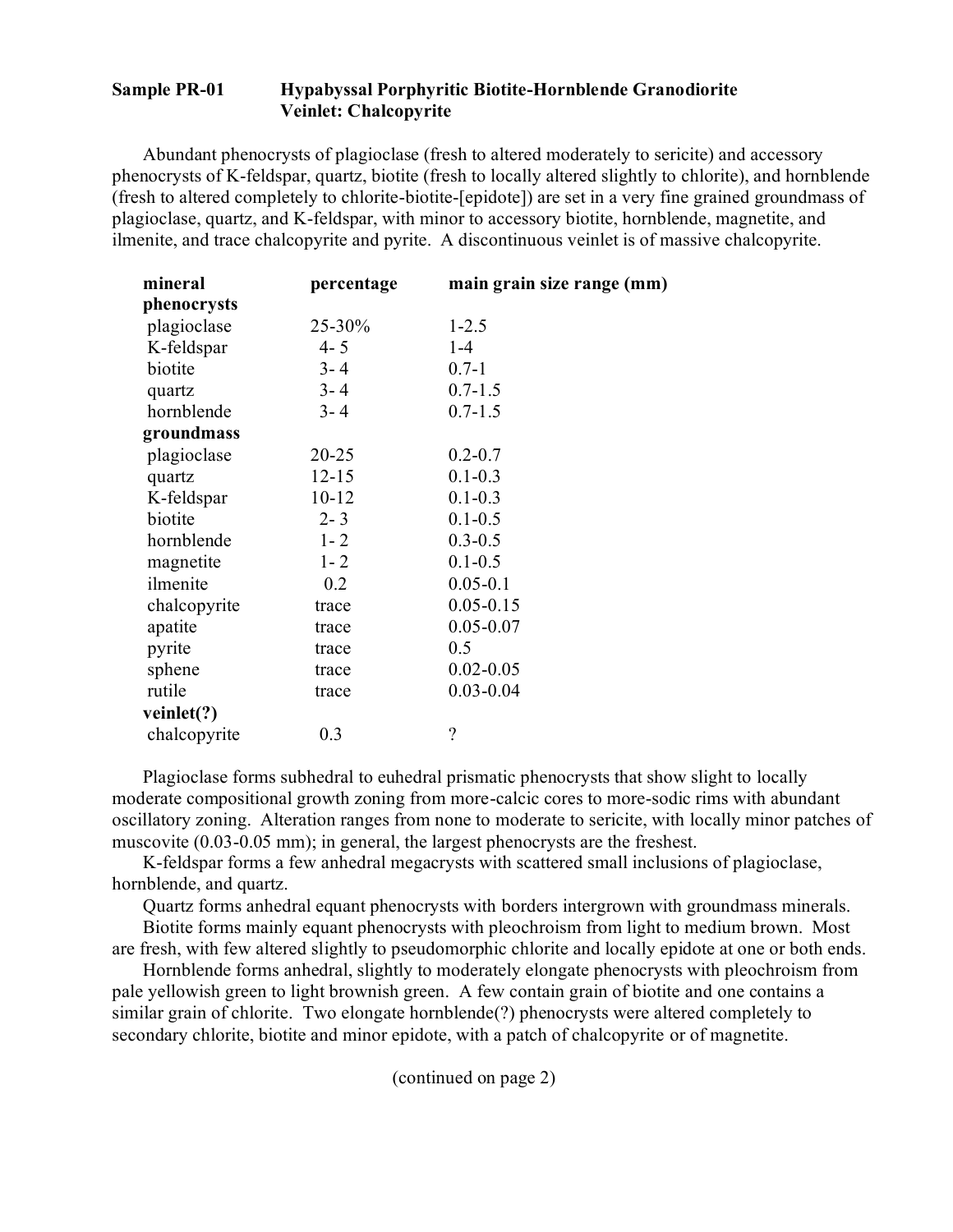In the groundmass, plagioclase forms equant, anhedral grains that commonly show compositional growth zoning and commonly are altered slightly to moderately to locally strongly to sericite.

Quartz and K-feldspar form intergrowths of very fine grains along with lesser plagioclase of the same grain size.

Biotite forms anhedral grains and clusters of a few grains that range from fresh to locally altered strongly to chlorite. A few patches of chlorite are not pseudomorphic after biotite.

Magnetite forms disseminated, equant anhedral grains. Locally associated with magnetite are grains of ilmenite rimmed by sphene.

Hornblende forms anhedral equant to slightly elongate grains with pleochroism from pale to light green.

Chalcopyrite forms disseminated equant patches.

Pyrite forms one anhedral grain intergrown with magnetite.

A patch 0.6 mm long is of an intimate intergrowth of ilmenite, sphene, and rutile.

Apatite forms anhedral to subhedral grains concentrated moderately with groundmass biotite.

A discontinuous veinlet 0.15-0.2 mm wide contains lenses up to several mm long of chalcopyrite.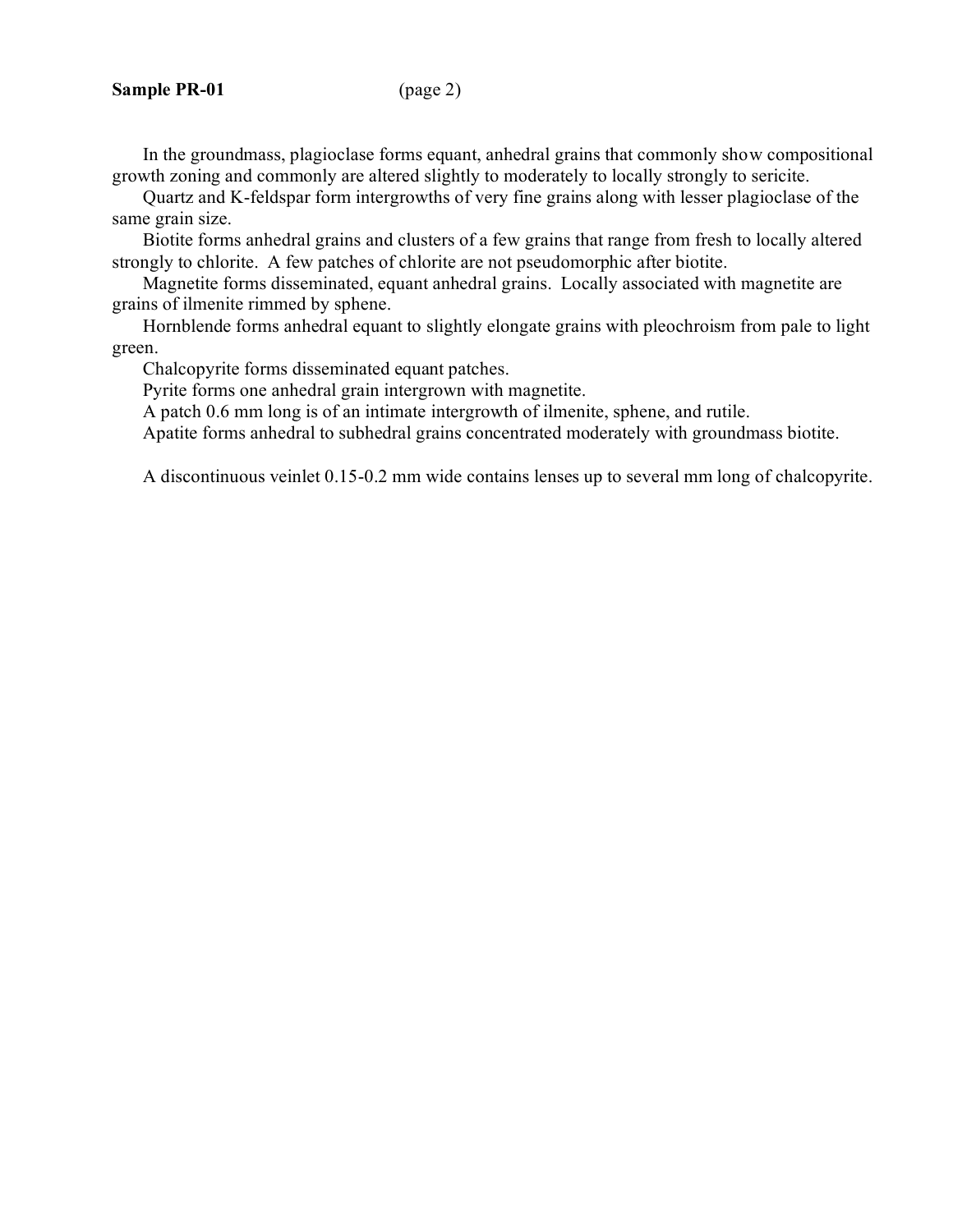#### **Sample PR-02 Slightly Porphyritic Potassic Quartz Diorite**

The sample is dominated by medium grained plagioclase (fresh to altered moderately to sericite) with interstitial patches of chlorite and of intimate intergrowths of quartz and K-feldspar. Chalcopyrite forms numerous irregular patches intergrown finely with silicates. Pyrite with trace inclusions of chalcopyrite forms one large patch intergrown intimately with plagioclase and lesser biotite/chlorite.

| mineral            | percentage | main grain size range (mm)             |
|--------------------|------------|----------------------------------------|
| plagioclase        | 70-75%     | $(a few 1.5-3 mm long)$<br>$0.3 - 1$   |
| chlorite/(biotite) | $8 - 10$   | $0.1 - 0.5$                            |
| quartz             | $7 - 8$    | $0.05 - 0.5$                           |
| K-feldspar         | $5 - 7$    | $0.05 - 0.1$<br>(a few up to $0.7$ mm) |
| chalcopyrite       | $2 - 3$    | $0.05 - 1$                             |
| pyrite             | 0.7        | $0.3 - 0.7$                            |
| sphene             | 0.5        | $0.05 - 0.15$                          |
| ilmenite/leucoxene | 0.1        | $0.05 - 0.1$ (one patch 0.8 mm)        |

Plagioclase forms scattered, subhedral elongate prismatic grains that range from fresh to altered moderately to sericite.

Quartz forms anhedral grains and is more common in graphic intergrowths with K-feldspar.

K-feldspar forms scattered anhedral grains (0.3-0.5 mm). It is more common in graphic intergrowths with quartz.

Chlorite forms anhedral grains interstitial to plagioclase.

Chalcopyrite forms disseminated grains and open clusters of grains intergrown with silicates; many grains were altered slightly inwards from their margins to hematite.

Pyrite (fractured slightly and altered along fractures to hematite) forms a cluster up to 3 mm across of anhedral grains that are intergrown coarsely with plagioclase and minor chlorite/biotite. Sphene forms anhedral grains associated with chlorite.

Ilmenite (altered moderately to strongly to leucoxene) forms a patch up to 0.5 mm across and several disseminated tabular grains up to 0.1 mm long.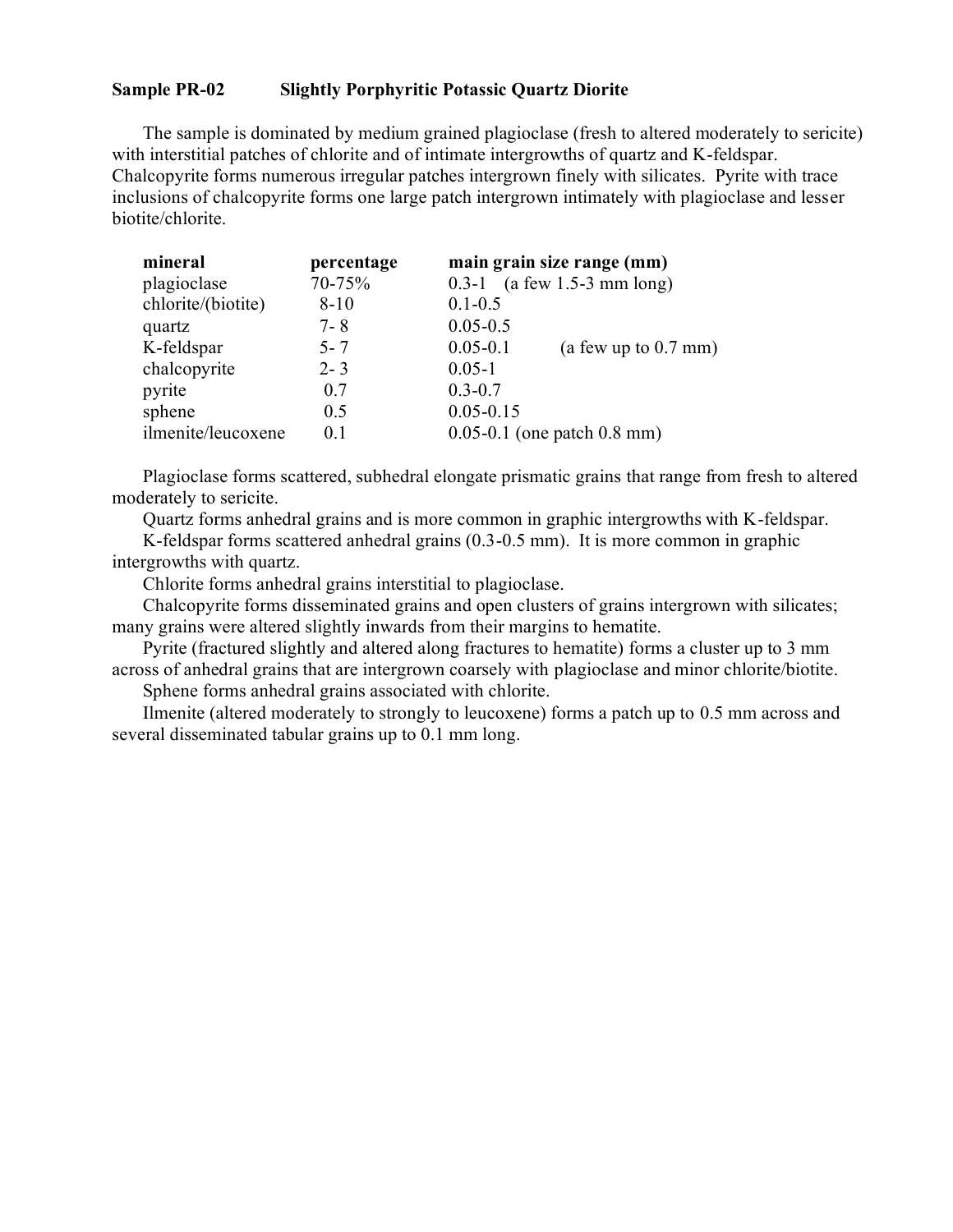| <b>List of Photographs</b> |  |
|----------------------------|--|
|----------------------------|--|

(page 1 of 5)

| <b>Photo</b> | <b>Section</b> | <b>Description</b>                                                                                                                                                                                                                                                                                                                                                                                                                                                                                                                                                           |
|--------------|----------------|------------------------------------------------------------------------------------------------------------------------------------------------------------------------------------------------------------------------------------------------------------------------------------------------------------------------------------------------------------------------------------------------------------------------------------------------------------------------------------------------------------------------------------------------------------------------------|
| 01           | A0027024       | lower left: subhedral plagioclase phenocryst (altered moderately to sericite<br>and accessory calcite; groundmass shows two distinct but gradational<br>textures, with patches of gm2 (leucocratic, a few equant euhedral plagioclase<br>grains in a matrix of finer grained plagioclase plagioclase) enclosed in more<br>common gm1 (subhedral, equant plagioclase with interstitial plagioclase-<br>K-feldspar with disseminated magnetite and minor chlorite and calcite; both<br>contain interstitial patches of quartz; interstitial patch of hydrothermal<br>chlorite. |
| 02           | A0027024       | biotite phenocryst (altered completely to pseudomorphic chlorite and lenses<br>of calcite and Ti-oxide/ilmenite), plagioclase phenocryst (altered strongly to<br>sericite-calcite); groundmass is mainly gm1 (plagioclase-K-feldspar with<br>minor magnetite and chlorite) with a local patch of a finer grained variation<br>(gm1f); patch of gm2 dominated by plagioclase; two patches of quartz, the<br>larger one probably is a phenocryst with an overgrowth of later quartz; small<br>round patch of chlorite-(calcite) of uncertain origin.                           |
| 03           | A0027024       | intergrowth of magnetite (light brownish grey) and ilmenite (pale grey) with<br>interstitial patches of silicates.                                                                                                                                                                                                                                                                                                                                                                                                                                                           |
| 04           | A0027024       | cluster of anhedral pyrite grains with inclusions of silicates, of magnetite, and<br>minor ones of chalcopyrite.                                                                                                                                                                                                                                                                                                                                                                                                                                                             |
| 05           | A0027062       | euhedral plagioclase phenocryst showing compositional growth zoning near<br>its margin; alteration is slight to moderate to sericite, and strong to sericite in<br>a thin growth zone near the margin of the grain; ragged biotite phenocryst;<br>matrix of quartz and much less plagioclase (altered slightly to sericite).                                                                                                                                                                                                                                                 |
| 06           | A0027062       | phenocryst of biotite and of quartz (with overgrowths of groundmass quartz)<br>and small plagioclase phenocrysts (altered slightly to sericite) in a<br>groundmass of K-feldspar and quartz with lesser anhedral plagioclase (altered<br>slightly to sericite) and accessory biotite (mainly near the biotite phenocryst).                                                                                                                                                                                                                                                   |
| 07           | A0027062       | patches of chalcopyrite intergrown with feldspars and quartz, near a grain of<br>biotite.                                                                                                                                                                                                                                                                                                                                                                                                                                                                                    |
| 08           | A0027077       | euhedral plagioclase phenocryst (slight to locally moderate alteration to<br>sericite, except strong in a thin compositional growth zone along the margin<br>of the crystal) in a groundmass of K-feldspar, quartz, plagioclase, and<br>chlorite; small replacement patch of subhedral to euhedral pyrite.                                                                                                                                                                                                                                                                   |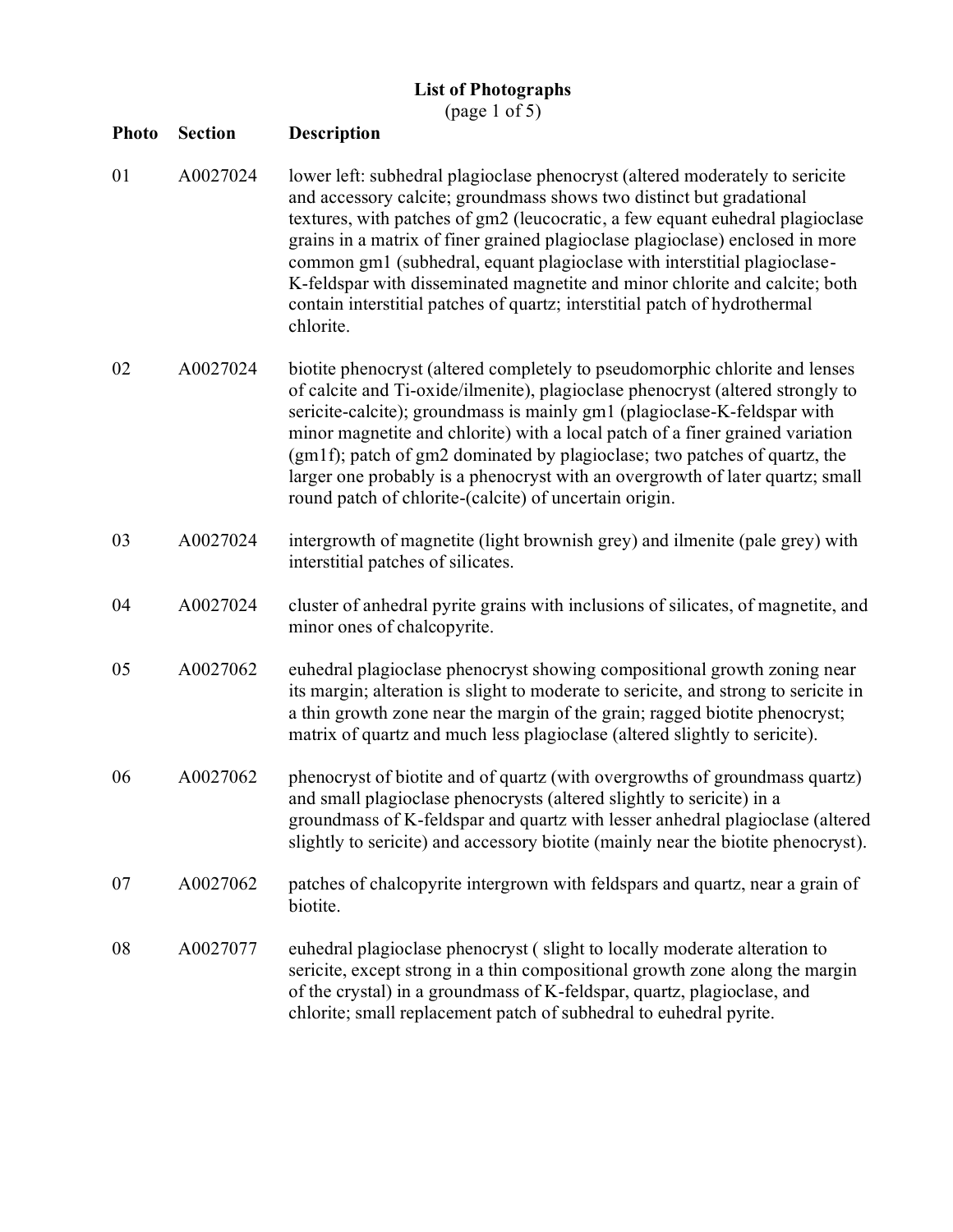(page 2 of 5)

| <b>Photo</b> | <b>Section</b> | <b>Description</b>                                                                                                                                                                                                                                                                                                                                     |
|--------------|----------------|--------------------------------------------------------------------------------------------------------------------------------------------------------------------------------------------------------------------------------------------------------------------------------------------------------------------------------------------------------|
| 09           | A0027077       | small plagioclase phenocrysts (altered slightly to dusty sericite/semi-opaque)<br>patches of biotite-chlorite-(calcite-quartz-apatite) and chlorite-(quartz) in a<br>groundmass of plagioclase-K-feldspar-quartz with a few small patches of<br>chlorite.                                                                                              |
| 10           | A0027077       | cluster of pyrite grains (some with silicate inclusions) and ilmenite (altered<br>partly to leucoxene), with a patch of hematite (probably secondary after<br>pyrite); enclosed in silicates (mainly feldspars).                                                                                                                                       |
| 11           | A0027085       | K-feldspar phenocryst (with patchy dusty semi-opaque alteration and with<br>abundant inclusions near its margin of quartz as in the groundmass),<br>plagioclase phenocrysts (patchy alteration to sericite and dusty semi-opaque),<br>groundmass dominated by quartz with much less abundant plagioclase,<br>K-feldspar, and biotite.                  |
| 12           | A0027085       | phenocrysts of plagioclase (relatively fresh) and of quartz; finer grained<br>plagioclase (commonly altered moderately to sericite and dusty semi-opaque),<br>groundmass of quartz, K-feldspar, and plagioclase (relatively fresh), a few<br>grains of biotite (fresh to altered completely to chlorite).                                              |
| 13           | A0027085       | cluster of magnetite, lesser ilmenite (altered moderately to leucoxene) and<br>chalcopyrite surrounded by feldspars, quartz, and biotite/hornblende(?).                                                                                                                                                                                                |
| 14           | A0027087       | phenocrysts of plagioclase (altered moderately to sericite-dusty semi-opaque),<br>quartz, and biotite (altered slightly to moderately to pseudomorphic chlorite),<br>finer grained plagioclase (altered moderately to sericite-dusty semi-opaque),<br>K-feldspar, and quartz, very fine grained quartz, K-feldspar, and trace apatite.                 |
| 15           | A0027087       | phenocrysts of quartz, K-feldspar (with inclusions of "groundmass" quartz<br>near its margin), and of plagioclase (altered moderately to sericite and dusty<br>semi-opaque), two small phenocrysts(?) of biotite (altered moderately to<br>chlorite) in a groundmass of K-feldspar, quartz, and minor plagioclase<br>(altered moderately to sericite). |
| 16           | A0027087       | a cluster of chalcopyrite (with biotite/chlorite?) and a cluster of pyrite with<br>lesser chalcopyrite and magnetite (also with biotite/chlorite); subhedral<br>plagioclase grains (altered slightly to moderately to sericite and dusty semi-<br>opaque) with patches of quartz-K-feldspar.                                                           |
| 17           | <b>BB-01</b>   | patch of dacite (quartz/plagioclase), partly replaced, mainly along its margin<br>by tourmaline; enclosed in replacement quartz with patches of tourmaline.                                                                                                                                                                                            |
| 18           | <b>BB-01</b>   | patch of granular pyrite with two adjacent subhedral grains of arsenopyrite<br>and disseminated stubby to elongate prismatic grains of tourmaline<br>intergrown with fine to medium grained quartz.                                                                                                                                                    |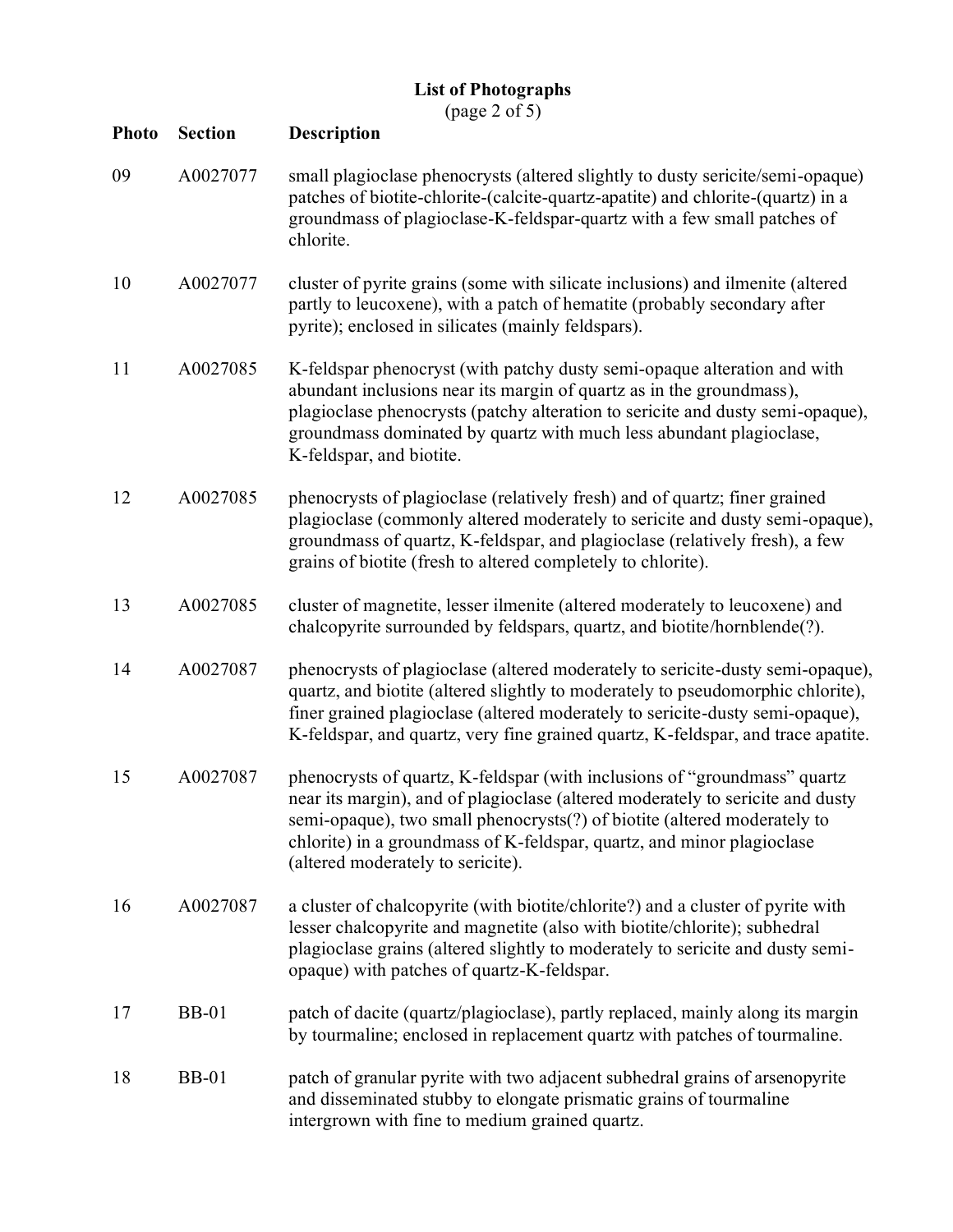(page 3 of 5)

| <b>Photo</b> | <b>Section</b>  | $(\mu u_S v \cup v_1 v)$<br><b>Description</b>                                                                                                                                                                                                                                                                                                                                                                                                          |
|--------------|-----------------|---------------------------------------------------------------------------------------------------------------------------------------------------------------------------------------------------------------------------------------------------------------------------------------------------------------------------------------------------------------------------------------------------------------------------------------------------------|
| 19           | <b>BB-01</b>    | above: dacite (quartz/plagioclase) cut by vein of massive tourmaline with<br>trace quartz; below: quartz-tourmaline replacement.                                                                                                                                                                                                                                                                                                                        |
| 20           | <b>BB-01</b>    | narrow sheared zone of granulated tourmaline (tmz) and accessory quartz<br>(qzz) separates a quartz-rich zone below from a quartz-tourmaline zone<br>above.                                                                                                                                                                                                                                                                                             |
| 21           | <b>BB18-01E</b> | detrital grains of plagioclase and quartz and a detrital(?) grain of ilmenite in a<br>groundmass of plagioclase with minor to moderately abundant biotite and<br>disseminated grains of ilmenite.                                                                                                                                                                                                                                                       |
| 22           | <b>BB18-01E</b> | meta-mudstone: plagioclase-biotite; diffuse replacement patch dominated by<br>chlorite with minor biotite, with an alteration envelope in which groundmass<br>biotite was replaced completely by chlorite; one relic ilmenite grain in the<br>alteration envelope.                                                                                                                                                                                      |
| 23           | <b>BB18-01E</b> | on the periphery: meta-mudstone: plagioclase-(biotite); replacement patch of<br>chlorite-arsenopyrite with patches of chlorite-muscovite(?) near the margins<br>of the replacement zone and scattered small relic patches of partly altered host<br>rock.                                                                                                                                                                                               |
| 24           | <b>BB18-01E</b> | at right and bottom centre-left: patches of meta-mudstone (plagioclase with<br>lesser biotite); centre and lower right and lower left: replacement patches of<br>chlorite-epidote with a few coarser grains of quartz; upper left; vein of quartz-<br>dolomite with cavity in its core.                                                                                                                                                                 |
| 25           | BB18-03D        | tourmaline-rich rock with patches of quartz (one with a grain of chalcopyrite);<br>crackle-brecciated with a matrix of granulated tourmaline (tmz) and minor<br>quartz; wispy irregular veinlet of pyrite cut by a fracture that was partly filled<br>with limonite.                                                                                                                                                                                    |
| 26           | BB18-03D        | massive tourmaline with a few patches of interlocking quartz grains bordered<br>by pyrite and chalcopyrite; vein of massive pyrite (stained in diffuse patches)<br>with a euhedral grain of arsenopyrite and irregular patches of chalcopyrite; at<br>lower right: veinlet of limonite(?).                                                                                                                                                              |
| 27           | <b>BB18-03D</b> | massive tourmaline with a few patches of quartz; associated with and near the<br>largest patch of quartz are abundant replacement patches of chalcopyrite; N-S<br>vein of massive anhedral to locally euhedral pyrite, a cluster of euhedral<br>arsenopyrite grains, and a few patches of chalcopyrite, mainly intergrown<br>finely with anhedral pyrite; SW-NE vein is of pyrite with a later fracture<br>along the vein filled partly by limonite(?). |
| 28           | BB18-03D        | strongly granulated tourmaline (tmz) and moderately granulated tourmaline<br>(tm-z) with minor/accessory quartz; cut by three subparallel, irregular veinlets<br>of chalcopyrite with scattered coarser grains of arsenopyrite.                                                                                                                                                                                                                         |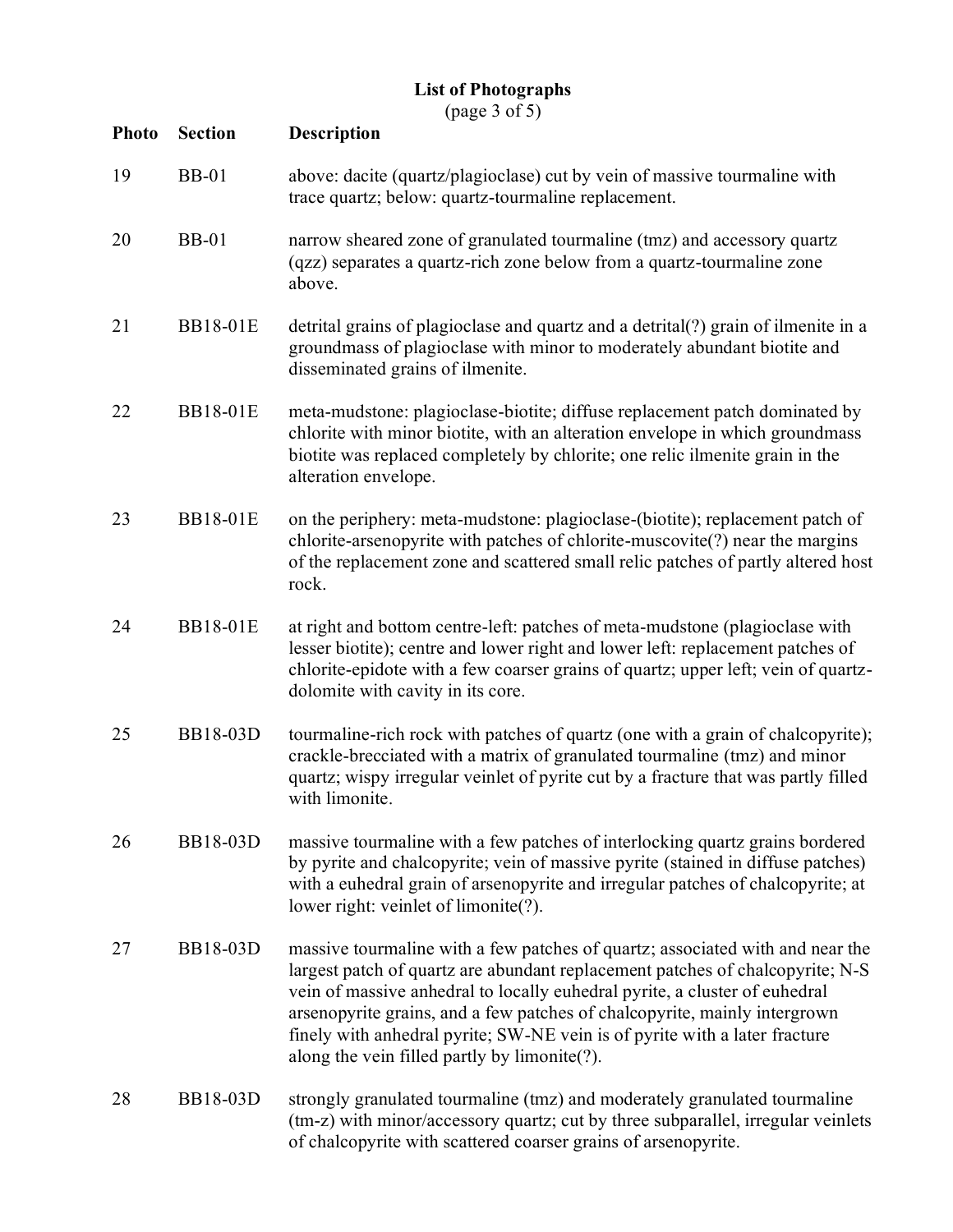(page 4 of 5)

| <b>Photo</b> | <b>Section</b>  | <b>Description</b>                                                                                                                                                                                                                                                                                                                                                                                                                       |
|--------------|-----------------|------------------------------------------------------------------------------------------------------------------------------------------------------------------------------------------------------------------------------------------------------------------------------------------------------------------------------------------------------------------------------------------------------------------------------------------|
| 29           | <b>BB18-03D</b> | upper left: tourmaline-quartz; lower left: band of strongly granulated<br>tourmaline (tmz) cut by pyrite veinlets; to the right: breccia zone with<br>fragments of granulated tourmaline (tm) and patches of pyrite in a matrix of<br>limonite(?).                                                                                                                                                                                       |
| 30           | JSWPT-053       | cherty quartz/plagioclase with a patch of tourmaline-ilmenite and a few<br>disseminated grains of ilmenite; two discontinuous veinlets, one dominated<br>by plagioclase with minor quartz and the other of quartz.                                                                                                                                                                                                                       |
| 31           | JSWPT-053       | vein of tremolite/actinolite (pale green in core and lower contact, medium<br>green near upper contact), tourmaline (concentrated near lower contact,<br>including the large fan-textured aggregate, and scattered grains near the upper<br>contact) and a large grain of quartz; host rock is cherty quartz-plagioclase<br>with a few slightly coarser grains of quartz.                                                                |
| 32           | JSWPT-053       | vein: from core (top right) to margin: very fine grained, pale green tremolite/<br>actinolite; coarser grained pale to light green tremolite/actinolite; grading into<br>margin that contains abundant quartz and minor tourmaline intergrown with<br>very pale and light/medium green tremolite/actinolite; lower right: wall rock<br>is cherty quartz/plagioclase with scattered grains of light/medium green<br>tremolite/actinolite. |
| 33           | JSWPT-054       | Zone A: bands of tourmaline-(quartz) with lenses of chlorite interstitial to<br>tourmaline, and a thin quartz-rich band.                                                                                                                                                                                                                                                                                                                 |
| 34           | JSWPT-054       | Zone B: quartz-(plagioclase)-rich band with a variable ratio of extremely fine<br>grained quartz and cryptocrystalline plagioclase and with minor disseminated<br>tourmaline; two large pyrite grains (altered slightly to limonite) and<br>associated clusters of biotite.                                                                                                                                                              |
| 35           | JSWPT-054       | Zone C: massive light to medium green tremolite/actinolite with disseminated<br>anhedral flakes of biotite and trace quartz.                                                                                                                                                                                                                                                                                                             |
| 36           | JSWPT-054       | Zone D: upper right: plagioclase-rich zone with accessory disseminated,<br>concentrically zoned tourmaline and minor quartz; upper left to centre/lower<br>middle: quartz-plagioclase band with minor disseminated tourmaline; lower<br>left: recrystallized(?) zone of coarser grained quartz and strongly<br>concentrically zoned tourmaline.                                                                                          |
| 37           | JSWPT-054       | Zone E: upper left: finely banded quartz-plagioclase with seams of<br>tourmaline-(ilmenite); lower right: patch of massive tourmaline-(chlorite-<br>quartz) cuts obliquely across the banded zone.                                                                                                                                                                                                                                       |
| 38           | PRI             | K-feldspar megacryst (with inclusions of plagioclase and minor quartz [near<br>its margin]); anhedral phenocryst of plagioclase (fresh to altered moderately<br>to sericite); phenocryst of biotite (altered to pseudomorphic chlorite at one<br>end) in a groundmass of plagioclase (fresh to altered slightly to moderately to<br>sericite) and quartz, with lesser K-feldspar and minor biotite and magnetite.                        |